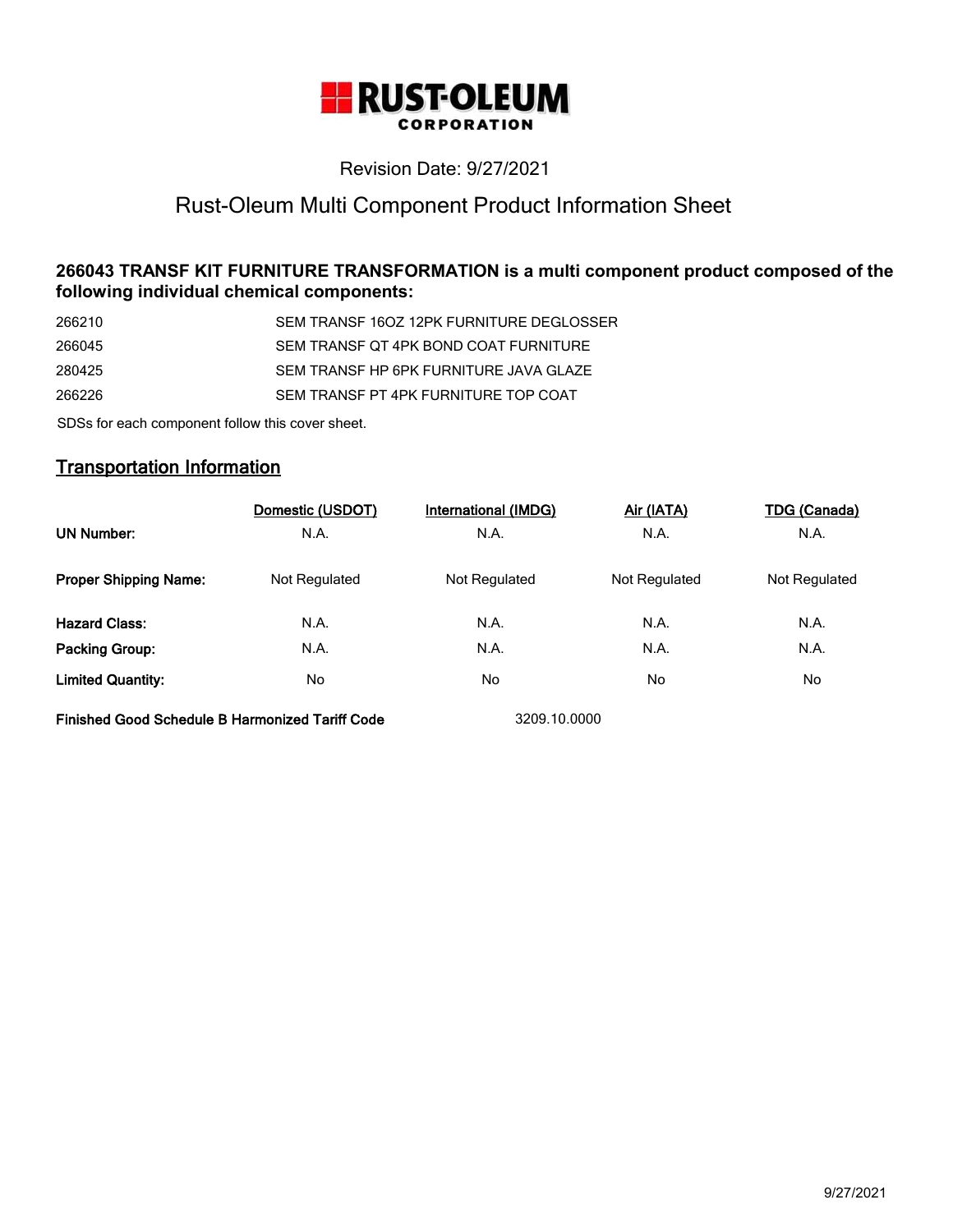# Safety Data Sheet



**1. Identification Product Name:** SEM TRANSF 16OZ 12PK FURNITURE **DEGLOSSER Revision Date:** 9/27/2021 **Product Identifier:** 266210 **Supercedes Date:** 1/23/2019 **Recommended Use:** Deglosser/Furniture Transformations **Supplier:** Rust-Oleum Corporation 11 Hawthorn Parkway Vernon Hills, IL 60061 USA **Manufacturer:** Rust-Oleum Corporation 11 Hawthorn Parkway Vernon Hills, IL 60061 USA **Preparer:** Regulatory Department **Emergency Telephone:** 24 Hour Hotline: 847-367-7700

# **2. Hazards Identification**

#### **Classification**

#### **Symbol(s) of Product**

No symbol is required per 2012 OSHA Hazard Communication Standard 29 CFR 1910.1200.

#### **Signal Word**

No Signal Word has been assigned.

#### **Possible Hazards**

4% of the mixture consists of ingredient(s) of unknown acute toxicity.

# **3. Composition / Information on Ingredients**

#### **HAZARDOUS SUBSTANCES**

| <b>Chemical Name</b>                          | CAS-No.    | <b>Wt.%</b><br>Range | <b>GHS Symbols</b> | <b>GHS Statements</b> |
|-----------------------------------------------|------------|----------------------|--------------------|-----------------------|
| Ethylene Glycol Monobutyl Ether               | 111-76-2   | $2.5 - 10$           | GHS07              | H302-312-315-319-332  |
| Ethoxylated Alcohols, C12-16                  | 68551-12-2 | $1.0 - 2.5$          | Not Available      | Not Available         |
| Polyoxyethylene alkyl (C8-10) ether phosphate | 68412-53-3 | $1.0 - 2.5$          | Not Available      | Not Available         |
| Alcohols, C6-12, ethoxylated                  | 68439-45-2 | $0.1 - 1.0$          | Not Available      | Not Available         |

# **4. First-Aid Measures**

**FIRST AID - EYE CONTACT:** Immediately flush eyes with plenty of water for at least 15 minutes holding eyelids open. Get medical attention. Do NOT allow rubbing of eyes or keeping eyes closed. Remove contact lenses, if present and easy to do. Continue rinsing.

**FIRST AID - SKIN CONTACT:** Wash skin with soap and water. Remove contaminated clothing. Get medical attention if irritation develops or persists.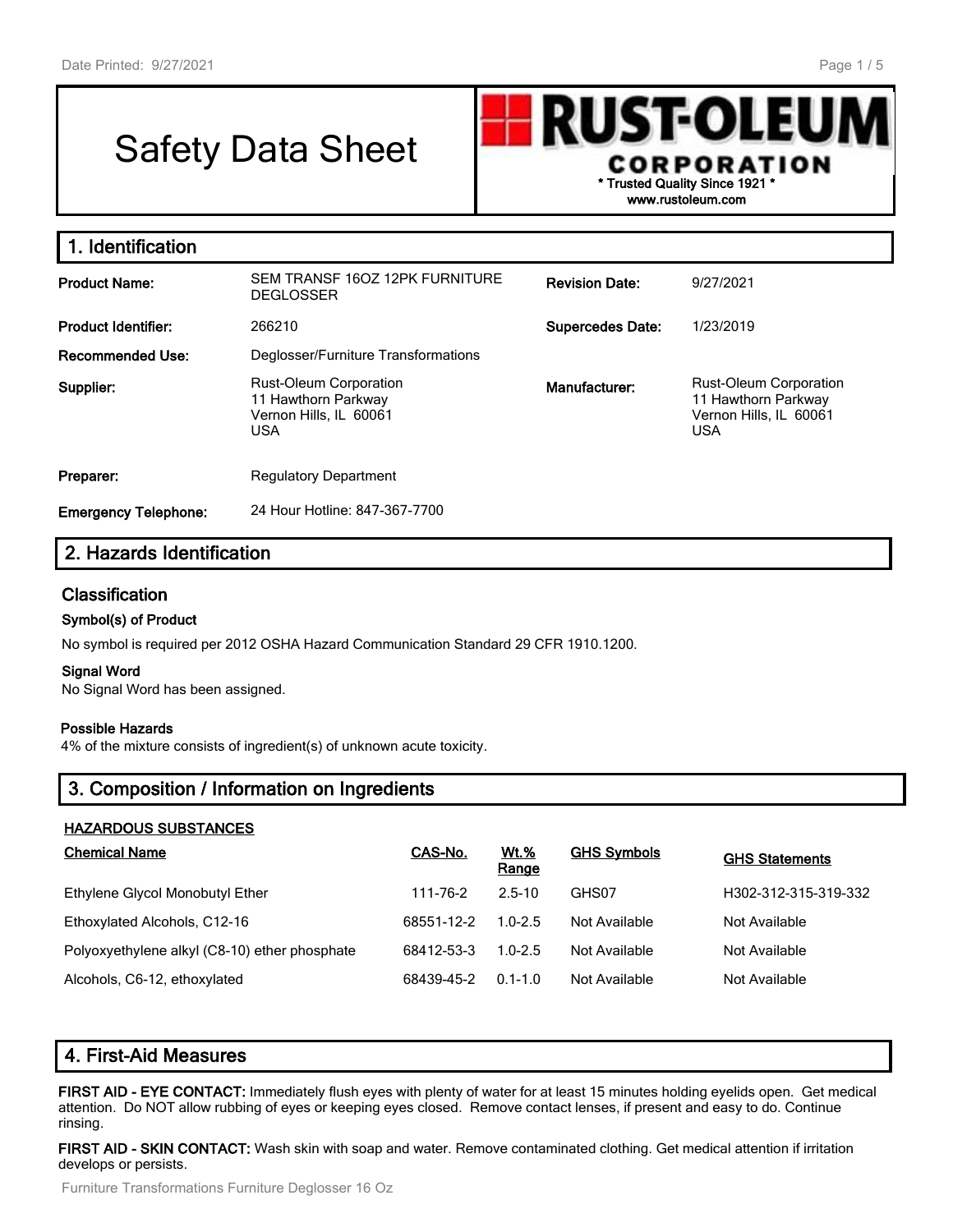**FIRST AID - INHALATION:** Remove to fresh air. If not breathing, give artificial respiration. If breathing is difficult, give oxygen. Get immediate medical attention. Do NOT use mouth-to-mouth resuscitation. If you experience difficulty in breathing, leave the area to obtain fresh air. If continued difficulty is experienced, get medical assistance immediately.

**FIRST AID - INGESTION:** Swallowing less than an ounce will not cause significant harm. For larger amounts, do not induce vomiting, but give one or two glasses of water to drink and get medical attention. If swallowed, do not induce vomiting. If victim is conscious and alert, give 2 to 4 cupfuls of water or milk. Call a physician or poison control center immediately. Never give anything by mouth to an unconscious person. Treat symptomatically and supportively. If swallowed, rinse mouth with water. If feeling unwell, get medical attention.

# **5. Fire-Fighting Measures**

**EXTINGUISHING MEDIA:** Alcohol Film Forming Foam, Carbon Dioxide, Dry Chemical, Dry Sand, Water Fog

**UNUSUAL FIRE AND EXPLOSION HAZARDS:** Keep containers tightly closed. FLASH POINT IS TESTED TO BE GREATER THAN 200 DEGREES F. No unusual fire or explosion hazards noted.

**SPECIAL FIREFIGHTING PROCEDURES:** Water may be used to cool closed containers to prevent buildup of steam. If water is used, fog nozzles are preferred.

**Special Fire and Explosion Hazard (Combustible Dust):** No Information

#### **6. Accidental Release Measures**

**STEPS TO BE TAKEN IF MATERIAL IS RELEASED OR SPILLED:** If spilled, contain spilled material and remove with inert absorbent. Dispose of contaminated absorbent, container, and unused contents in accordance with local, state, and federal regulations. Do not incinerate closed containers

# **7. Handling and Storage**

**HANDLING:** Wash thoroughly after handling. Wash hands before eating. Remove contaminated clothing and launder before reuse. Use only with adequate ventilation. Follow all SDS and label precautions even after container is emptied because it may retain product residues. Avoid breathing fumes, vapors, or mist. Avoid contact with eyes, skin and clothing.

**STORAGE:** Store in a dry, well ventilated place. Keep container tightly closed when not in use.

**Advice on Safe Handling of Combustible Dust:** No Information

### **8. Exposure Controls / Personal Protection**

| <b>Chemical Name</b>                             | CAS-No.    | Weight %<br>Less Than | <b>ACGIH TLV-</b><br><b>TWA</b> | <b>ACGIH TLV-</b><br><b>STEL</b> | <b>OSHA PEL-TWA</b> | <b>OSHA PEL-</b><br><b>CEILING</b> |
|--------------------------------------------------|------------|-----------------------|---------------------------------|----------------------------------|---------------------|------------------------------------|
| Ethylene Glycol Monobutyl<br>Ether               | 111-76-2   | 5.0                   | 20 ppm                          | N.E.                             | 50 ppm              | N.E.                               |
| Ethoxylated Alcohols, C12-16                     | 68551-12-2 | 5.0                   | N.E.                            | N.E.                             | N.E.                | N.E.                               |
| Polyoxyethylene alkyl (C8-10)<br>ether phosphate | 68412-53-3 | 5.0                   | N.E.                            | N.E.                             | N.E.                | N.E.                               |
| Alcohols, C6-12, ethoxylated                     | 68439-45-2 | 1.0                   | N.E.                            | N.E.                             | N.E.                | N.E.                               |

#### **PERSONAL PROTECTION**

**ENGINEERING CONTROLS:** Use process enclosures, local exhaust ventilation, or other engineering controls to control airborne levels below recommended exposure limits. Prevent build-up of vapors by opening all doors and windows to achieve crossventilation.

**RESPIRATORY PROTECTION:** A respiratory protection program that meets OSHA 1910.134 and ANSI Z88.2 requirements must be followed whenever workplace conditions warrant a respirator's use.

**SKIN PROTECTION:** Use gloves to prevent prolonged skin contact. Nitrile or Neoprene gloves may afford adequate skin protection.

**EYE PROTECTION:** Use safety eyewear designed to protect against splash of liquids.

**OTHER PROTECTIVE EQUIPMENT:** Refer to safety supervisor or industrial hygienist for further guidance regarding types of personal protective equipment and their applications.

**HYGIENIC PRACTICES:** Wash thoroughly with soap and water before eating, drinking or smoking. Remove contaminated clothing immediately and launder before reuse.

**Engineering Measures for Combustible Dust:** No Information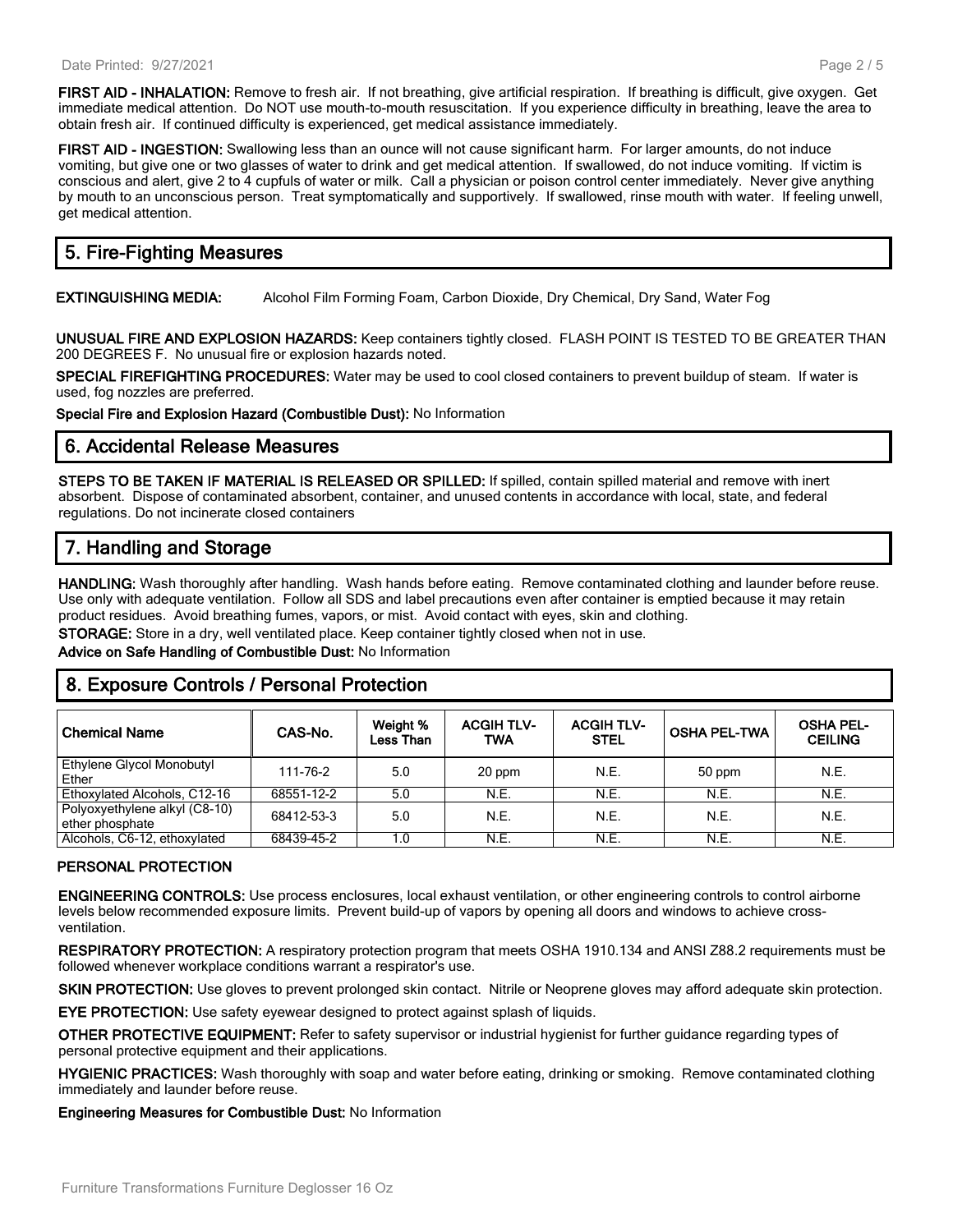# **9. Physical and Chemical Properties**

| Appearance:                 | Liguid                      | <b>Physical State:</b>            | Liguid       |
|-----------------------------|-----------------------------|-----------------------------------|--------------|
| Odor:                       | Mild                        | <b>Odor Threshold:</b>            | N.E.         |
| <b>Specific Gravity:</b>    | 1.004                       | pH:                               | N.D.         |
| Freeze Point, °C:           | N.D.                        | Viscosity:                        | N.D.         |
| <b>Solubility in Water:</b> | Miscible                    | Partition Coefficient, n-octanol/ |              |
| Decomposition Temp., °C:    | N.D.                        | water:                            | N.D.         |
| Boiling Range, °C:          | 94 - 173                    | <b>Explosive Limits, vol%:</b>    | $1.1 - 10.6$ |
| Flammability:               | Does not Support Combustion | Flash Point, °C:                  | 94           |
| <b>Evaporation Rate:</b>    | Slower than Ether           | Auto-Ignition Temp., °C:          | N.D.         |
| <b>Vapor Density:</b>       | Heavier than Air            | Vapor Pressure:                   | N.D.         |

(See "Other information" Section for abbreviation legend)

# **10. Stability and Reactivity**

**Conditions to Avoid:** Avoid excess heat. Keep from freezing.

**Incompatibility:** Incompatible with strong oxidizing agents, strong acids and strong alkalies.

**Hazardous Decomposition:** When heated to decomposition, it emits acrid smoke and irritating fumes.

**Hazardous Polymerization:** Will not occur under normal conditions.

**Stability:** This product is stable under normal storage conditions.

# **11. Toxicological Information**

**EFFECTS OF OVEREXPOSURE - EYE CONTACT:** Irritating, and may injure eye tissue if not removed promptly.

**EFFECTS OF OVEREXPOSURE - SKIN CONTACT:** Low hazard for usual industrial handling or commercial handling by trained personnel.

**EFFECTS OF OVEREXPOSURE - INHALATION:** High gas, vapor, mist or dust concentrations may be harmful if inhaled. Avoid breathing fumes, spray, vapors, or mist.

**EFFECTS OF OVEREXPOSURE - INGESTION:** Substance may be harmful if swallowed.

**EFFECTS OF OVEREXPOSURE - CHRONIC HAZARDS:** No Information

**PRIMARY ROUTE(S) OF ENTRY:** Eye Contact, Ingestion, Inhalation, Skin Absorption, Skin Contact

#### **ACUTE TOXICITY VALUES**

|          | The acute effects of this product have not been tested. Data on individual components are tabulated below: |               |                    |                   |
|----------|------------------------------------------------------------------------------------------------------------|---------------|--------------------|-------------------|
| CAS-No.  | <b>Chemical Name</b>                                                                                       | Oral LD50     | Dermal LD50        | <b>Vapor LC50</b> |
| 111-76-2 | Ethylene Glycol Monobutyl Ether                                                                            | 470 mg/kg Rat | 1,060 mg/kg Rabbit | 11 $mq/L$         |

N.E. - Not Established

# **12. Ecological Information**

**ECOLOGICAL INFORMATION:** Product is a mixture of listed components. No ecotoxicity data was found for this product.

### **13. Disposal Information**

**DISPOSAL INFORMATION:** Dispose of material in accordance to local, state, and federal regulations and ordinances.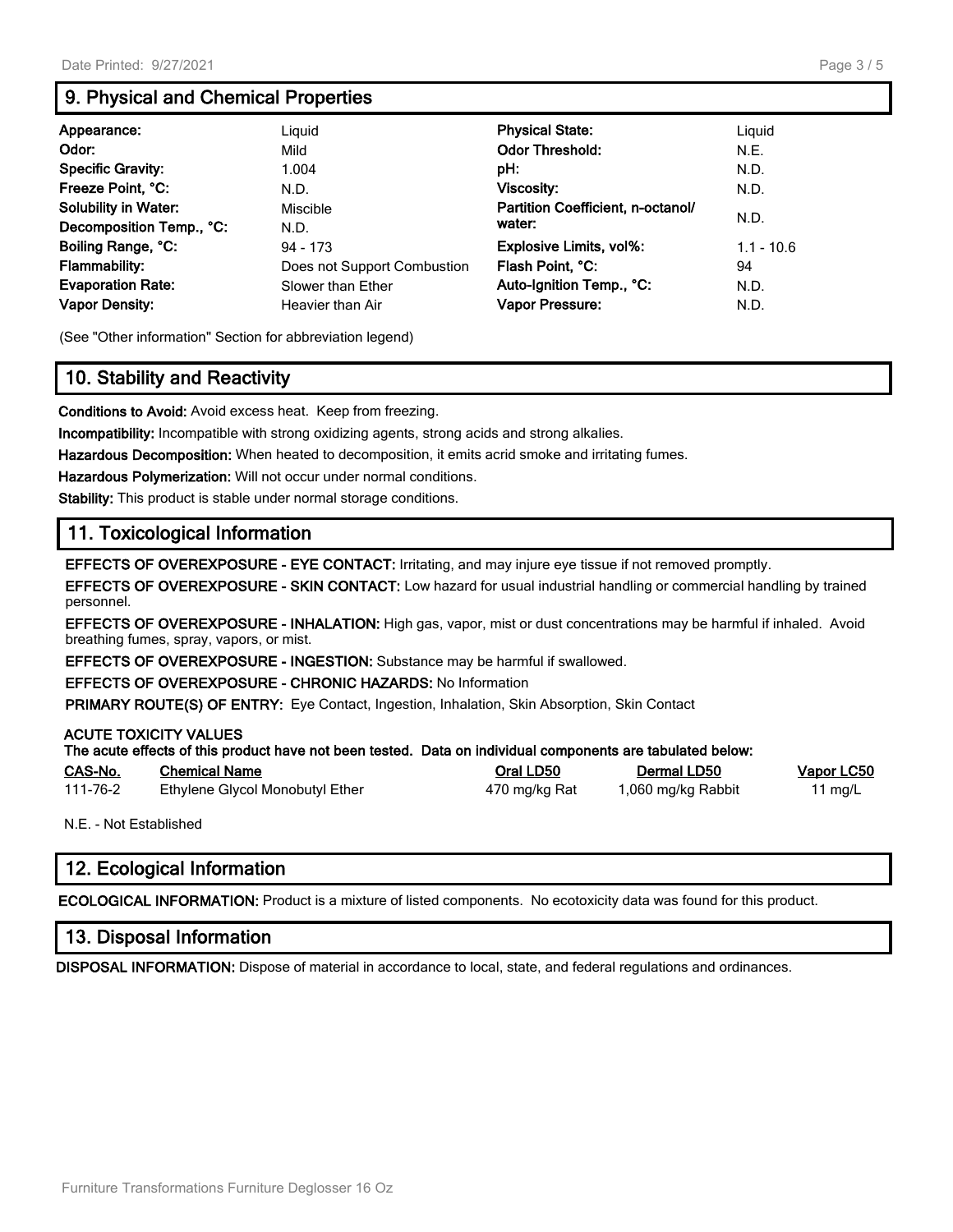# **14. Transport Information**

| <b>UN Number:</b>            | Domestic (USDOT)<br>N.A. | <b>International (IMDG)</b><br>N.A. | Air (IATA)<br>N.A. | <b>TDG (Canada)</b><br>N.A. |
|------------------------------|--------------------------|-------------------------------------|--------------------|-----------------------------|
| <b>Proper Shipping Name:</b> | Not Regulated            | Not Regulated                       | Not Regulated      | Not Regulated               |
| <b>Hazard Class:</b>         | N.A.                     | N.A.                                | N.A.               | N.A.                        |
| Packing Group:               | N.A.                     | N.A.                                | N.A.               | N.A.                        |
| <b>Limited Quantity:</b>     | No.                      | No.                                 | No.                | No.                         |

# **15. Regulatory Information**

#### **U.S. Federal Regulations:**

#### **CERCLA - SARA Hazard Category**

This product has been reviewed according to the EPA 'Hazard Categories' promulgated under Sections 311 and 312 of the Superfund Amendment and Reauthorization Act of 1986 (SARA Title III) and is considered, under applicable definitions, to meet the following categories:

#### None Known

#### **SARA Section 313**

This product contains the following substances subject to the reporting requirements of Section 313 of Title III of the Superfund Amendment and Reauthorization Act of 1986 and 40 CFR part 372:

#### **Chemical Name CAS-No.**

Ethylene Glycol Monobutyl Ether 111-76-2

#### **Toxic Substances Control Act**

This product contains the following chemical substances subject to the reporting requirements of TSCA 12(b) if exported from the United States:

No TSCA 12(b) components exist in this product.

# **U.S. State Regulations:**

#### **California Proposition 65**

WARNING: WARNING: Cancer - www.P65Warnings.ca.gov.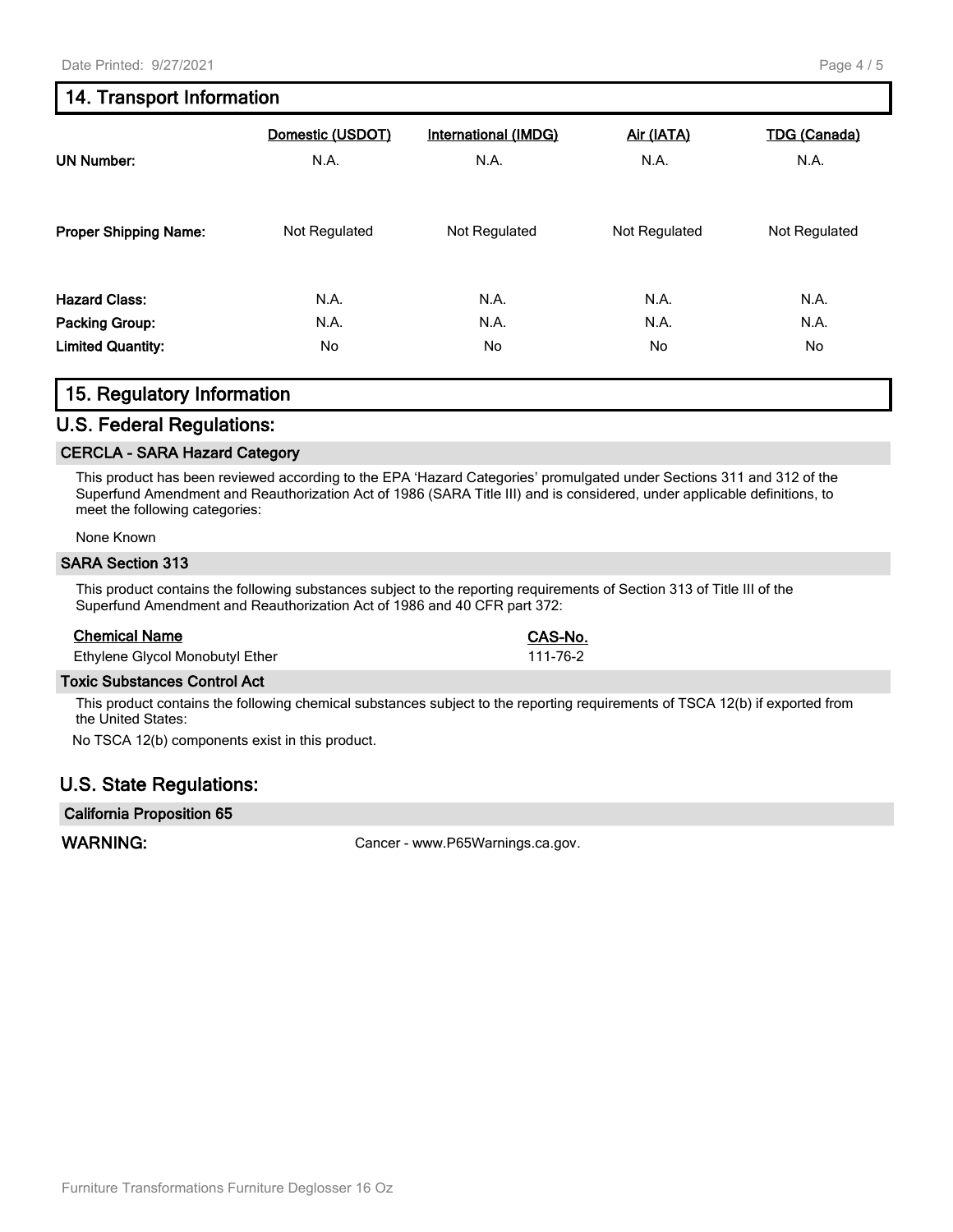# **16. Other Information**

| <b>HMIS RATINGS</b><br>Health:     | $2^*$ | Flammability:        | <b>Physical Hazard:</b>                                                                                                                                                                                                                                                                                                               | 0 | <b>Personal Protection:</b><br>Χ |
|------------------------------------|-------|----------------------|---------------------------------------------------------------------------------------------------------------------------------------------------------------------------------------------------------------------------------------------------------------------------------------------------------------------------------------|---|----------------------------------|
| <b>NFPA RATINGS</b><br>Health:     | 2     | <b>Flammability:</b> | Instability:                                                                                                                                                                                                                                                                                                                          | 0 |                                  |
| <b>Volatile Organic Compounds:</b> |       |                      | 477 g/L                                                                                                                                                                                                                                                                                                                               |   |                                  |
| <b>SDS REVISION DATE:</b>          |       |                      | 9/27/2021                                                                                                                                                                                                                                                                                                                             |   |                                  |
| <b>REASON FOR REVISION:</b>        |       |                      | Substance and/or Product Properties Changed in<br>Section(s):<br>03 - Composition / Information on Ingredients<br>09 - Physical & Chemical Properties<br>11 - Toxicological Information<br>15 - Regulatory Information<br>Substance Hazard Threshold % Changed<br><b>Product Composition Changed</b><br>Revision Statement(s) Changed |   |                                  |

**Legend:** N.A. - Not Applicable, N.D. - Not Determined, N.E. - Not Established

Rust-Oleum Corporation believes, to the best of its knowledge, information and belief, the information contained herein to be accurate and reliable as of the date of this safety data sheet. However, because the conditions of handling, use, and storage of these materials are beyond our control, we assume no responsibility or liability for personal injury or property damage incurred by the use of these materials. Rust-Oleum Corporation makes no warranty, expressed or implied, regarding the accuracy or reliability of the data or results obtained from their use. All materials may present unknown hazards and should be used with caution. The information and recommendations in this material safety data sheet are offered for the users' consideration and examination. It is the responsibility of the user to determine the final suitability of this information and to comply with all applicable international, federal, state, and local laws and regulations.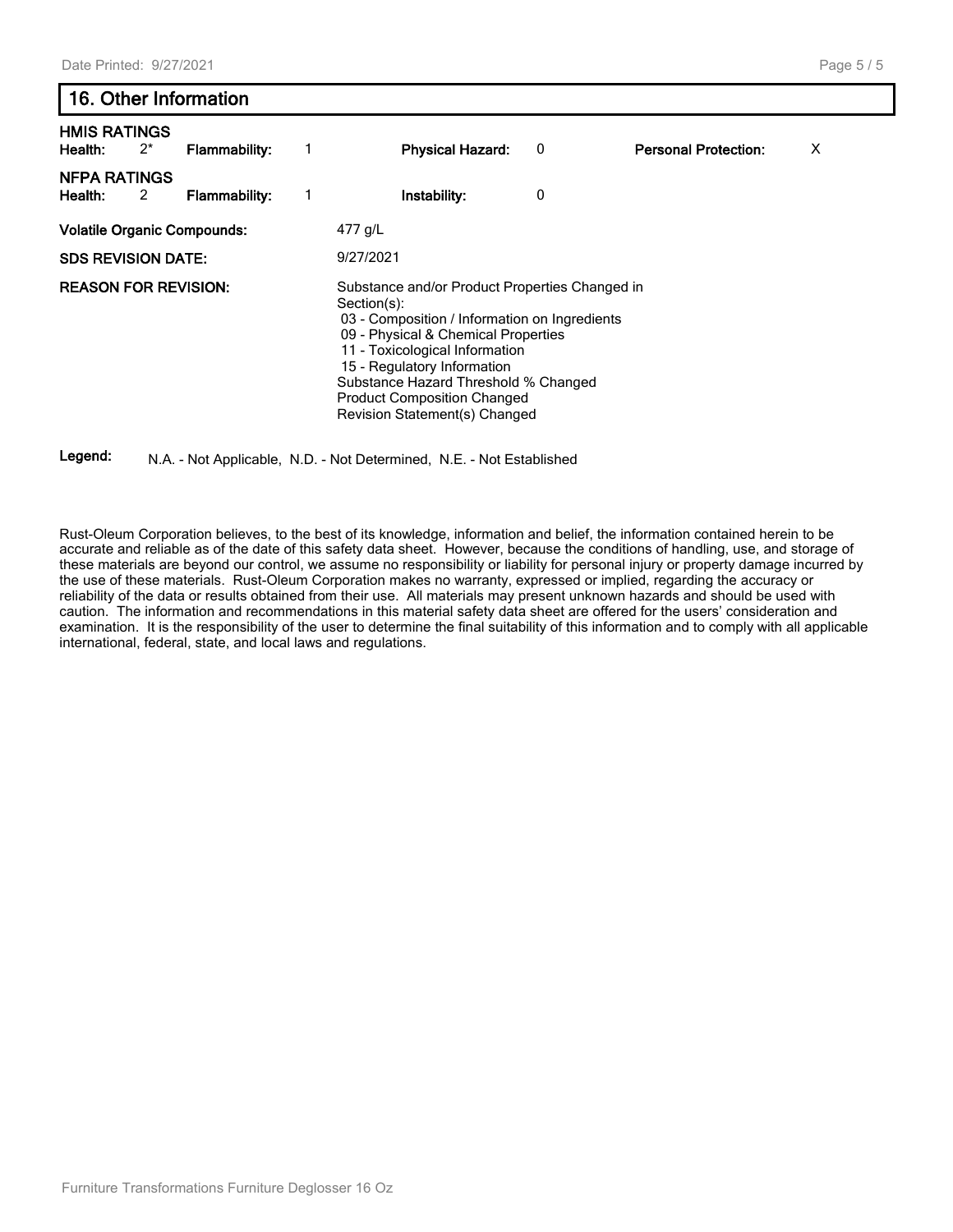# Safety Data Sheet



**www.rustoleum.com**

| 1. Identification           |                                                                                              |                         |                                                                                              |
|-----------------------------|----------------------------------------------------------------------------------------------|-------------------------|----------------------------------------------------------------------------------------------|
| <b>Product Name:</b>        | SEM TRANSF OT 4PK BOND COAT<br><b>FURNITURE</b>                                              | <b>Revision Date:</b>   | 9/27/2021                                                                                    |
| <b>Product Identifier:</b>  | 266045                                                                                       | <b>Supercedes Date:</b> | 4/29/2019                                                                                    |
| <b>Recommended Use:</b>     | <b>Furniture Bond Coat/Transformations</b>                                                   |                         |                                                                                              |
| Supplier:                   | <b>Rust-Oleum Corporation</b><br>11 Hawthorn Parkway<br>Vernon Hills, IL 60061<br><b>USA</b> | Manufacturer:           | <b>Rust-Oleum Corporation</b><br>11 Hawthorn Parkway<br>Vernon Hills, IL 60061<br><b>USA</b> |
| Preparer:                   | <b>Regulatory Department</b>                                                                 |                         |                                                                                              |
| <b>Emergency Telephone:</b> | 24 Hour Hotline: 847-367-7700                                                                |                         |                                                                                              |

# **2. Hazards Identification**

### **Classification**

#### **Symbol(s) of Product**

No symbol is required per 2012 OSHA Hazard Communication Standard 29 CFR 1910.1200.

#### **Signal Word**

No Signal Word has been assigned.

#### **Possible Hazards**

6% of the mixture consists of ingredient(s) of unknown acute toxicity.

# **3. Composition / Information on Ingredients**

#### **HAZARDOUS SUBSTANCES**

| <b>Chemical Name</b>                            | CAS-No.    | <b>Wt.%</b><br>Range | <b>GHS Symbols</b>          | <b>GHS Statements</b> |
|-------------------------------------------------|------------|----------------------|-----------------------------|-----------------------|
| Mica                                            | 12001-26-2 | $2.5 - 10$           | Not Available               | Not Available         |
| 2.2.4-Trimethyl-1.3-Pentanediol Monoisobutyrate | 25265-77-4 | $1.0 - 2.5$          | GHS06                       | H331                  |
| Crystalline Silica / Quartz                     | 14808-60-7 | $0.1 - 1.0$          | Not Available               | Not Available         |
| Microcrystalline Cellulose                      | 9004-34-6  | $0.1 - 1.0$          | GHS06                       | H331                  |
| 3-lodo-2-Propynyl Butyl Carbamate               | 55406-53-6 | < 0.1                | GHS05-GHS06-<br>GHS07-GHS08 | H302-317-318-331-372  |

# **4. First-Aid Measures**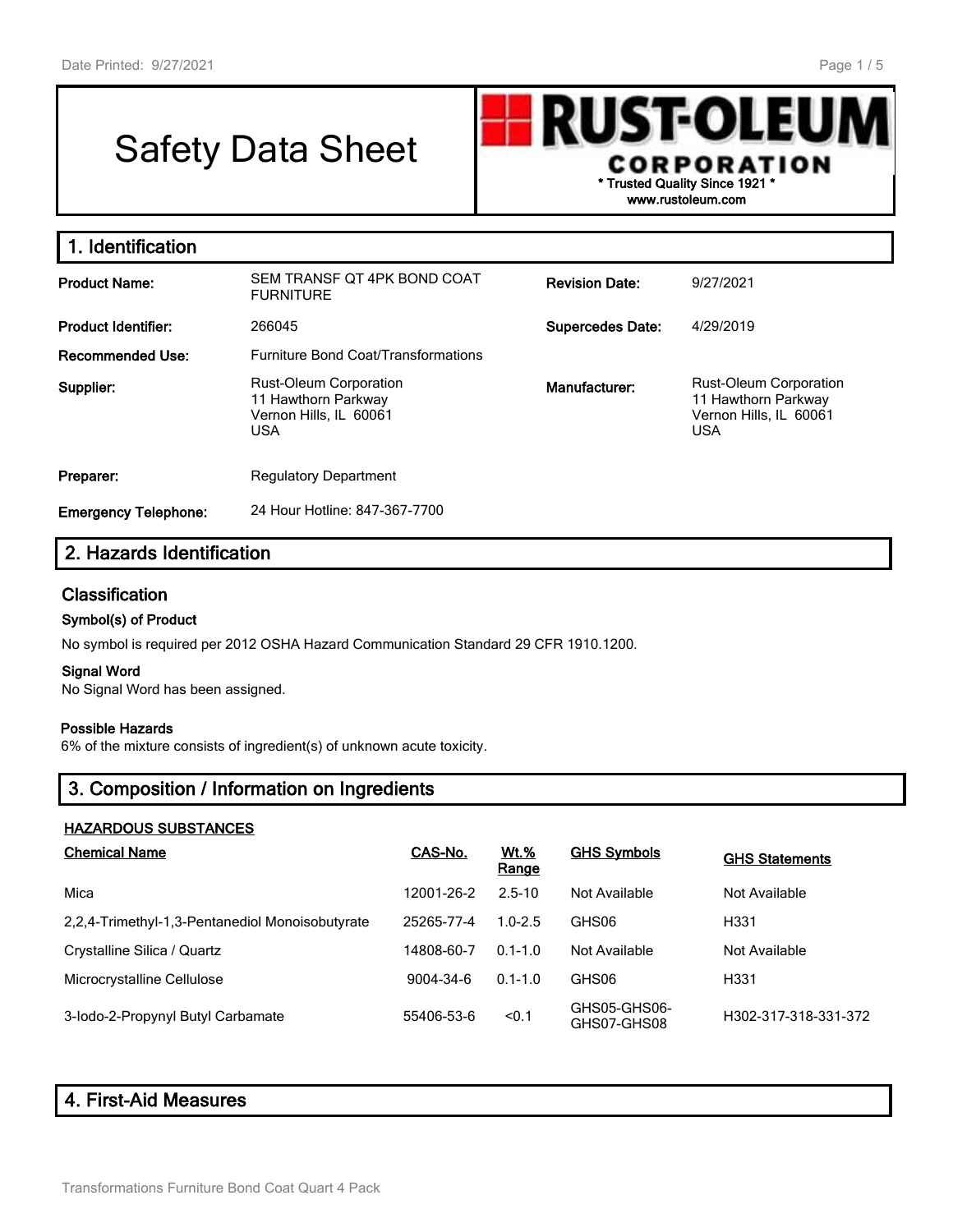**FIRST AID - EYE CONTACT:** Immediately flush eyes with plenty of water for at least 15 minutes holding eyelids open. Get medical attention. Do NOT allow rubbing of eyes or keeping eyes closed. Remove contact lenses, if present and easy to do. Continue rinsing.

**FIRST AID - SKIN CONTACT:** Wash skin with soap and water. Remove contaminated clothing. Get medical attention if irritation develops or persists.

**FIRST AID - INHALATION:** Remove to fresh air. If not breathing, give artificial respiration. If breathing is difficult, give oxygen. Get immediate medical attention. Do NOT use mouth-to-mouth resuscitation. If you experience difficulty in breathing, leave the area to obtain fresh air. If continued difficulty is experienced, get medical assistance immediately.

**FIRST AID - INGESTION:** Swallowing less than an ounce will not cause significant harm. For larger amounts, do not induce vomiting, but give one or two glasses of water to drink and get medical attention. If swallowed, do not induce vomiting. If victim is conscious and alert, give 2 to 4 cupfuls of water or milk. Call a physician or poison control center immediately. Never give anything by mouth to an unconscious person. Treat symptomatically and supportively. If swallowed, rinse mouth with water. If feeling unwell, get medical attention.

# **5. Fire-Fighting Measures**

**EXTINGUISHING MEDIA:** Alcohol Film Forming Foam, Carbon Dioxide, Dry Chemical, Dry Sand, Water Fog

**UNUSUAL FIRE AND EXPLOSION HAZARDS:** Keep containers tightly closed. FLASH POINT IS TESTED TO BE GREATER THAN 200 DEGREES F. No unusual fire or explosion hazards noted.

**SPECIAL FIREFIGHTING PROCEDURES:** Water may be used to cool closed containers to prevent buildup of steam. If water is used, fog nozzles are preferred.

**Special Fire and Explosion Hazard (Combustible Dust):** No Information

#### **6. Accidental Release Measures**

**STEPS TO BE TAKEN IF MATERIAL IS RELEASED OR SPILLED:** Dispose of according to local, state (provincial) and federal regulations. Do not incinerate closed containers. If spilled, contain spilled material and remove with inert absorbent. Dispose of contaminated absorbent, container, and unused contents in accordance with local, state, and federal regulations. Do not incinerate closed containers

# **7. Handling and Storage**

**HANDLING:** Wash thoroughly after handling. Wash hands before eating. Remove contaminated clothing and launder before reuse. Use only with adequate ventilation. Follow all SDS and label precautions even after container is emptied because it may retain product residues. Avoid breathing fumes, vapors, or mist. Avoid contact with eyes, skin and clothing. Avoid contact with eyes. **STORAGE:** Keep from freezing. Keep container closed when not in use. Store in a dry, well ventilated place. Keep container tightly closed when not in use.

**Advice on Safe Handling of Combustible Dust:** No Information

| <b>Chemical Name</b>                               | CAS-No.    | Weight %<br>Less Than | <b>ACGIH TLV-</b><br>TWA | <b>ACGIH TLV-</b><br><b>STEL</b> | <b>OSHA PEL-TWA</b> | <b>OSHA PEL-</b><br><b>CEILING</b> |
|----------------------------------------------------|------------|-----------------------|--------------------------|----------------------------------|---------------------|------------------------------------|
| Mica                                               | 12001-26-2 | 10.0                  | $0.1 \text{ mg/m}$       | N.E.                             | N.E.                | N.E.                               |
| 2,2,4-Trimethyl-1,3-Pentanediol<br>Monoisobutyrate | 25265-77-4 | 5.0                   | N.E.                     | N.E.                             | N.E.                | N.E.                               |
| Crystalline Silica / Quartz                        | 14808-60-7 | 1.0                   | $0.025 \,\mathrm{mg/m}$  | N.E.                             | $50 \mu q/m3$       | N.E.                               |
| Microcrystalline Cellulose                         | 9004-34-6  | 1.0                   | $10 \text{ mg/m}$        | N.E.                             | $15 \text{ mg/m}$   | N.E.                               |
| 3-lodo-2-Propynyl Butyl<br>Carbamate               | 55406-53-6 | 0.1                   | N.E.                     | N.E.                             | N.E.                | N.E.                               |

# **8. Exposure Controls / Personal Protection**

#### **PERSONAL PROTECTION**

**ENGINEERING CONTROLS:** Use process enclosures, local exhaust ventilation, or other engineering controls to control airborne levels below recommended exposure limits. Prevent build-up of vapors by opening all doors and windows to achieve crossventilation.

**RESPIRATORY PROTECTION:** A respiratory protection program that meets OSHA 1910.134 and ANSI Z88.2 requirements must be followed whenever workplace conditions warrant a respirator's use.

**SKIN PROTECTION:** Use gloves to prevent prolonged skin contact. Nitrile or Neoprene gloves may afford adequate skin protection. **EYE PROTECTION:** Use safety eyewear designed to protect against splash of liquids.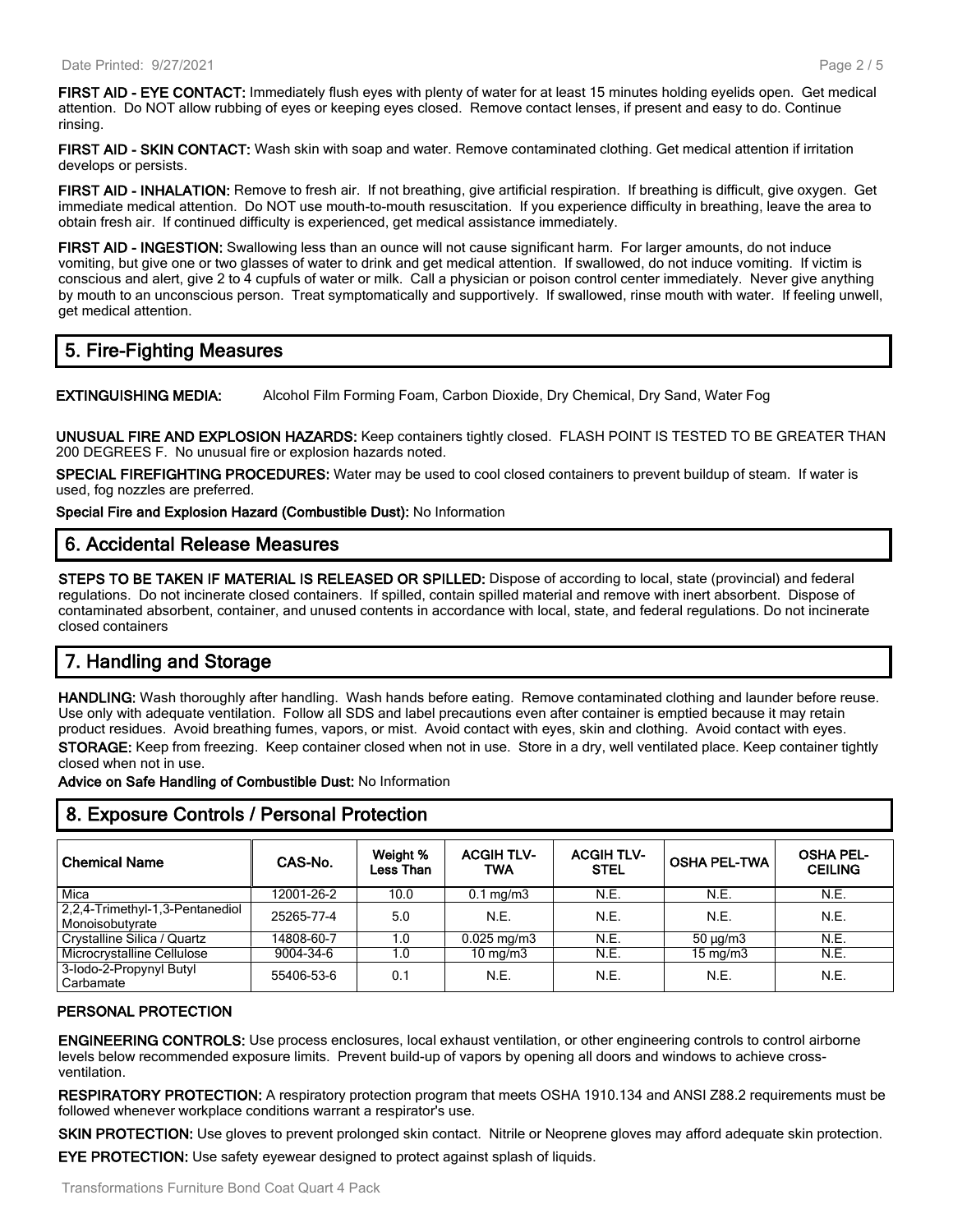**OTHER PROTECTIVE EQUIPMENT:** Refer to safety supervisor or industrial hygienist for further guidance regarding types of personal protective equipment and their applications. Refer to safety supervisor or industrial hygienist for further information regarding personal protective equipment and its application.

**HYGIENIC PRACTICES:** Wash thoroughly with soap and water before eating, drinking or smoking. Remove contaminated clothing immediately and launder before reuse.

**Engineering Measures for Combustible Dust:** No Information

#### **9. Physical and Chemical Properties**

| Appearance:                                                                                                          | Liguid                                                                                      | <b>Physical State:</b>                                                                                      | Liquid                            |
|----------------------------------------------------------------------------------------------------------------------|---------------------------------------------------------------------------------------------|-------------------------------------------------------------------------------------------------------------|-----------------------------------|
| Odor:                                                                                                                | Mild                                                                                        | <b>Odor Threshold:</b>                                                                                      | N.E.                              |
| <b>Specific Gravity:</b>                                                                                             | 1.179                                                                                       | pH:                                                                                                         | N.D.                              |
| Freeze Point, °C:                                                                                                    | N.D.                                                                                        | <b>Viscosity:</b>                                                                                           | N.D.                              |
| <b>Solubility in Water:</b>                                                                                          | Miscible                                                                                    | Partition Coefficient, n-octanol/                                                                           | N.D.                              |
| Decomposition Temp., °C:<br>Boiling Range, °C:<br><b>Flammability:</b><br><b>Evaporation Rate:</b><br>Vapor Density: | N.D.<br>$100 - 537$<br>Does not Support Combustion<br>Slower than Ether<br>Heavier than Air | water:<br><b>Explosive Limits, vol%:</b><br>Flash Point, °C:<br>Auto-Ignition Temp., °C:<br>Vapor Pressure: | $0.6 - 4.2$<br>93<br>N.D.<br>N.D. |

(See "Other information" Section for abbreviation legend)

# **10. Stability and Reactivity**

**Conditions to Avoid:** Avoid contact with strong acid and strong bases. Avoid excess heat. Keep from freezing.

**Incompatibility:** Incompatible with strong oxidizing agents, strong acids and strong alkalies.

**Hazardous Decomposition:** By open flame, carbon monoxide and carbon dioxide. When heated to decomposition, it emits acrid smoke and irritating fumes.

**Hazardous Polymerization:** Will not occur under normal conditions.

**Stability:** This product is stable under normal storage conditions.

# **11. Toxicological Information**

**EFFECTS OF OVEREXPOSURE - EYE CONTACT:** Causes eye irritation. Irritating, and may injure eye tissue if not removed promptly.

**EFFECTS OF OVEREXPOSURE - SKIN CONTACT:** Substance may cause slight skin irritation. Low hazard for usual industrial handling or commercial handling by trained personnel.

**EFFECTS OF OVEREXPOSURE - INHALATION:** High gas, vapor, mist or dust concentrations may be harmful if inhaled. Avoid breathing fumes, spray, vapors, or mist. Low hazard for usual industrial handling or commercial handling by trained personnel. Constituents of this product include crystalline silica dust which can cause silicosis, a form of progressive pulmonary fibrosis. Inhalable crystalline silica is listed by IARC as a group I carcinogen (lung) based on sufficient evidence in occupationally exposed humans and sufficient evidence in animals. Crystalline Silica is also listed by the NTP as a known human carcinogen. Constituents may also contain prismatic tremolite as an impurity, and sufficient exposure to respirable prismatic tremolite dust may cause serious lung problems.

**EFFECTS OF OVEREXPOSURE - INGESTION:** Substance may be harmful if swallowed.

**EFFECTS OF OVEREXPOSURE - CHRONIC HAZARDS:** No Information

**PRIMARY ROUTE(S) OF ENTRY:** Eye Contact, Ingestion, Inhalation, Skin Absorption, Skin Contact

#### **ACUTE TOXICITY VALUES**

#### **The acute effects of this product have not been tested. Data on individual components are tabulated below:**

| CAS-No.    | <b>Chemical Name</b>                               | Oral LD50      | Dermal LD50        | Vapor LC50         |
|------------|----------------------------------------------------|----------------|--------------------|--------------------|
| 12001-26-2 | Mica                                               | N.E.           | N.E.               | 25000              |
| 25265-77-4 | 2,2,4-Trimethyl-1,3-Pentanediol<br>Monoisobutvrate | 3200 mg/kg Rat | >15200 mg/kg Rat   | >3.55 mg/L Rat     |
| 14808-60-7 | Crystalline Silica / Quartz                        | 5500 mg/kg Rat | 5500               | $100 \text{ mg/L}$ |
| 9004-34-6  | Microcrystalline Cellulose                         | 5000 mg/kg Rat | >2000 mg/kg Rabbit | >5.8 mg/L Rat      |
| 55406-53-6 | 3-lodo-2-Propynyl Butyl Carbamate                  | 1470 mg/kg Rat | >2000 mg/kg Rat    | N.E.               |

N.E. - Not Established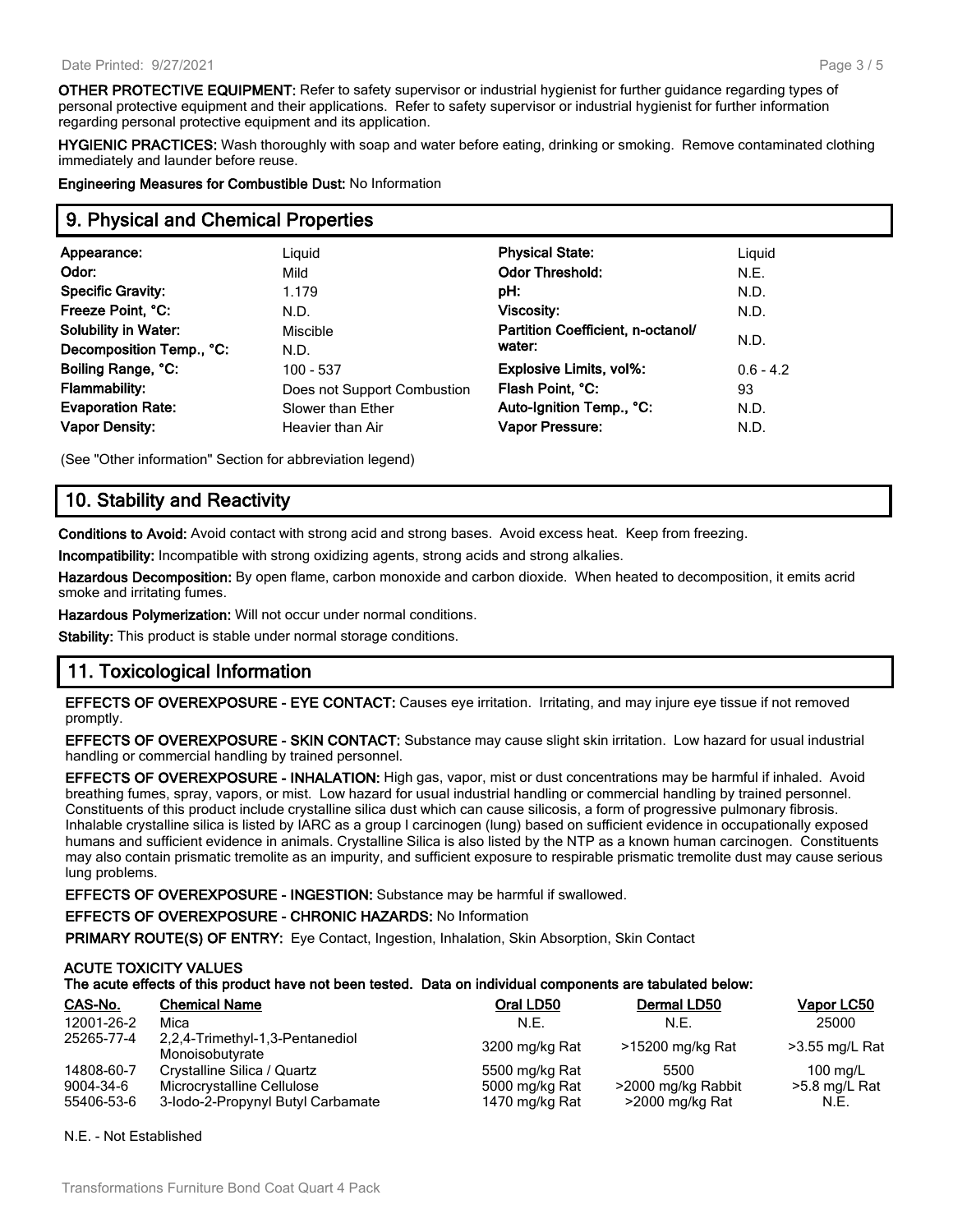## **12. Ecological Information**

**ECOLOGICAL INFORMATION:** Product is a mixture of listed components. No ecotoxicity data was found for this product.

#### **13. Disposal Information**

**DISPOSAL INFORMATION:** Dispose of material in accordance to local, state, and federal regulations and ordinances.

### **14. Transport Information**

| UN Number:                   | Domestic (USDOT) | International (IMDG) | Air (IATA)    | <b>TDG (Canada)</b> |
|------------------------------|------------------|----------------------|---------------|---------------------|
|                              | N.A.             | N.A.                 | N.A.          | N.A.                |
| <b>Proper Shipping Name:</b> | Not Regulated    | Not Regulated        | Not Regulated | Not Regulated       |
| <b>Hazard Class:</b>         | N.A.             | N.A.                 | N.A.          | N.A.                |
| <b>Packing Group:</b>        | N.A.             | N.A.                 | N.A.          | N.A.                |
| <b>Limited Quantity:</b>     | No               | No.                  | No            | No                  |

### **15. Regulatory Information**

#### **U.S. Federal Regulations:**

#### **CERCLA - SARA Hazard Category**

This product has been reviewed according to the EPA 'Hazard Categories' promulgated under Sections 311 and 312 of the Superfund Amendment and Reauthorization Act of 1986 (SARA Title III) and is considered, under applicable definitions, to meet the following categories:

None Known

#### **SARA Section 313**

This product contains the following substances subject to the reporting requirements of Section 313 of Title III of the Superfund Amendment and Reauthorization Act of 1986 and 40 CFR part 372:

#### **Chemical Name CAS-No.**

| 3-lodo-2-Propynyl Butyl Carbamate |  |
|-----------------------------------|--|
|-----------------------------------|--|

55406-53-6

#### **Toxic Substances Control Act**

This product contains the following chemical substances subject to the reporting requirements of TSCA 12(b) if exported from the United States:

No TSCA 12(b) components exist in this product.

### **U.S. State Regulations:**

#### **California Proposition 65**

**WARNING:** Cancer and Reproductive Harm - www.P65Warnings.ca.gov.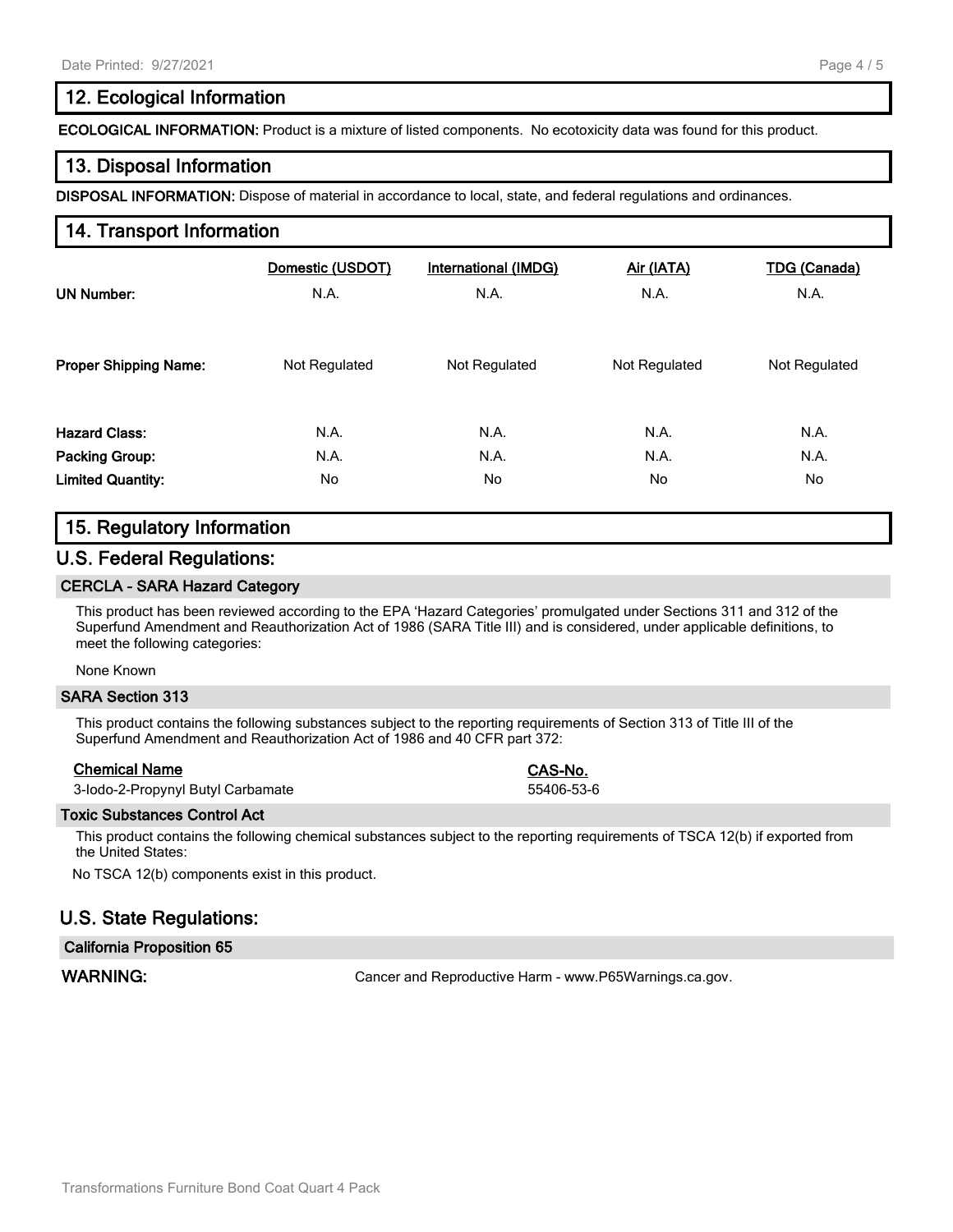# **16. Other Information HMIS RATINGS Health:** 2\* **Flammability:** 1 **Physical Hazard:** 0 **Personal Protection:** X **NFPA RATINGS Health:** 2 **Flammability:** 1 **Instability:** 0 **Volatile Organic Compounds:** 96 g/L

**SDS REVISION DATE:** 9/27/2021

**REASON FOR REVISION:** Substance and/or Product Properties Changed in

Section(s): 03 - Composition / Information on Ingredients 08 - Exposure Controls / Personal Protection 09 - Physical & Chemical Properties 11 - Toxicological Information 15 - Regulatory Information Substance Chemical Name Changed Substance Hazard Threshold % Changed Product Composition Changed Substance Hazardous Flag Changed Revision Statement(s) Changed

#### **Legend:** N.A. - Not Applicable, N.D. - Not Determined, N.E. - Not Established

Rust-Oleum Corporation believes, to the best of its knowledge, information and belief, the information contained herein to be accurate and reliable as of the date of this safety data sheet. However, because the conditions of handling, use, and storage of these materials are beyond our control, we assume no responsibility or liability for personal injury or property damage incurred by the use of these materials. Rust-Oleum Corporation makes no warranty, expressed or implied, regarding the accuracy or reliability of the data or results obtained from their use. All materials may present unknown hazards and should be used with caution. The information and recommendations in this material safety data sheet are offered for the users' consideration and examination. It is the responsibility of the user to determine the final suitability of this information and to comply with all applicable international, federal, state, and local laws and regulations.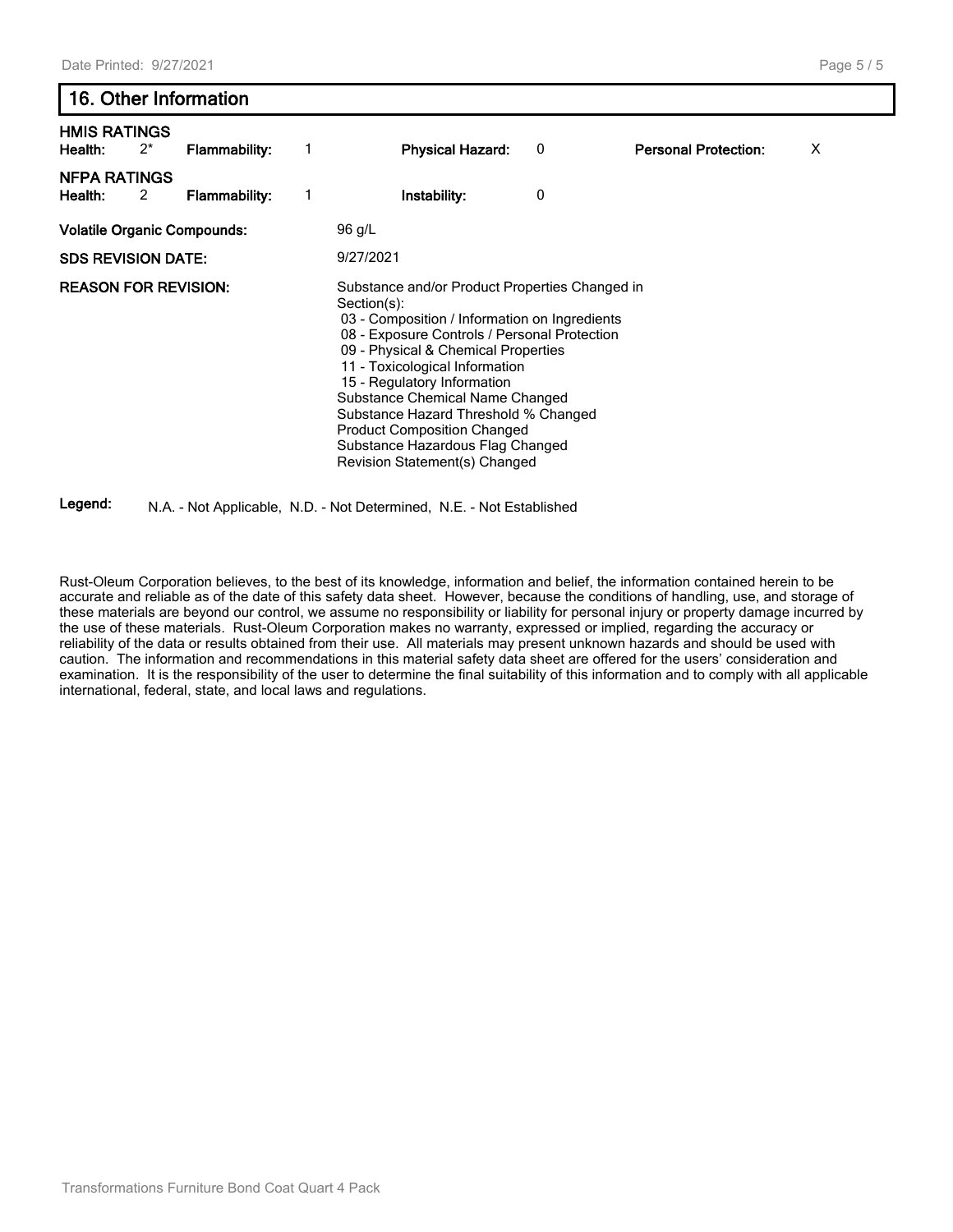# Safety Data Sheet



| 1. Identification           |                                                                                              |                         |                                                                                              |
|-----------------------------|----------------------------------------------------------------------------------------------|-------------------------|----------------------------------------------------------------------------------------------|
| <b>Product Name:</b>        | SEM TRANSF HP 6PK FURNITURE JAVA<br><b>GLAZE</b>                                             | <b>Revision Date:</b>   | 9/27/2021                                                                                    |
| <b>Product Identifier:</b>  | 280425                                                                                       | <b>Supercedes Date:</b> | 4/29/2019                                                                                    |
| Recommended Use:            | <b>Furntiture Glaze/Transformations</b>                                                      |                         |                                                                                              |
| Supplier:                   | <b>Rust-Oleum Corporation</b><br>11 Hawthorn Parkway<br>Vernon Hills, IL 60061<br><b>USA</b> | Manufacturer:           | <b>Rust-Oleum Corporation</b><br>11 Hawthorn Parkway<br>Vernon Hills, IL 60061<br><b>USA</b> |
| Preparer:                   | <b>Regulatory Department</b>                                                                 |                         |                                                                                              |
| <b>Emergency Telephone:</b> | 24 Hour Hotline: 847-367-7700                                                                |                         |                                                                                              |

# **2. Hazards Identification**

#### **Classification**

#### **Symbol(s) of Product**

No symbol is required per 2012 OSHA Hazard Communication Standard 29 CFR 1910.1200.

#### **Signal Word**

No Signal Word has been assigned.

# **3. Composition / Information on Ingredients**

#### **HAZARDOUS SUBSTANCES**

| <b>Chemical Name</b>                                         | CAS-No.    | <b>Wt.%</b><br>Range | <b>GHS Symbols</b>    | <b>GHS Statements</b>         |
|--------------------------------------------------------------|------------|----------------------|-----------------------|-------------------------------|
| 2.2.4-Trimethyl-1.3-Pentanediol Monoisobutyrate              | 25265-77-4 | $0.1 - 1.0$          | GHS06                 | H331                          |
| Carbon Black                                                 | 1333-86-4  | $0.1 - 1.0$          | Not Available         | Not Available                 |
| Ammonia (anhydrous)                                          | 7664-41-7  | $0.1 - 1.0$          | GHS04-GHS05-<br>GHS06 | H <sub>280</sub> -302-314-331 |
| Oxirane, 2-Methyl-, Polymer with Oxirane, Monobutyl<br>Ether | 9038-95-3  | $0.1 - 1.0$          | GHS06                 | H330                          |

# **4. First-Aid Measures**

**FIRST AID - EYE CONTACT:** Immediately flush eyes with plenty of water for at least 15 minutes holding eyelids open. Get medical attention. Do NOT allow rubbing of eyes or keeping eyes closed. Remove contact lenses, if present and easy to do. Continue rinsing.

**FIRST AID - SKIN CONTACT:** Wash skin with soap and water. Remove contaminated clothing. Get medical attention if irritation develops or persists.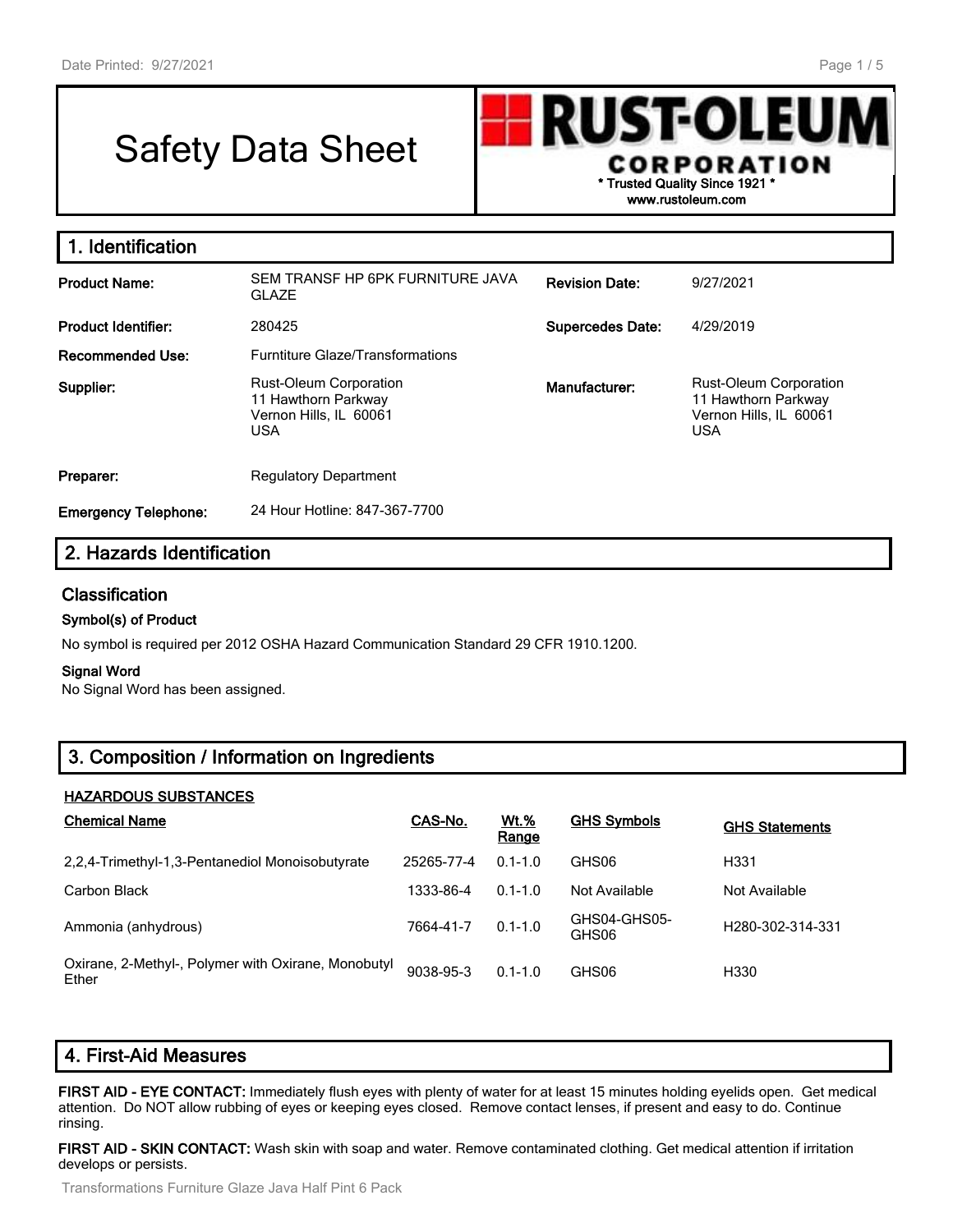**FIRST AID - INHALATION:** Remove to fresh air. If not breathing, give artificial respiration. If breathing is difficult, give oxygen. Get immediate medical attention. Do NOT use mouth-to-mouth resuscitation. If you experience difficulty in breathing, leave the area to obtain fresh air. If continued difficulty is experienced, get medical assistance immediately.

**FIRST AID - INGESTION:** Swallowing less than an ounce will not cause significant harm. For larger amounts, do not induce vomiting, but give one or two glasses of water to drink and get medical attention. If swallowed, do not induce vomiting. If victim is conscious and alert, give 2 to 4 cupfuls of water or milk. Call a physician or poison control center immediately. Never give anything by mouth to an unconscious person. Treat symptomatically and supportively. If swallowed, rinse mouth with water. If feeling unwell, get medical attention.

# **5. Fire-Fighting Measures**

**EXTINGUISHING MEDIA:** Alcohol Film Forming Foam, Carbon Dioxide, Dry Chemical, Dry Sand, Water Fog

**UNUSUAL FIRE AND EXPLOSION HAZARDS:** Keep containers tightly closed. FLASH POINT IS TESTED TO BE GREATER THAN 200 DEGREES F. No unusual fire or explosion hazards noted.

**SPECIAL FIREFIGHTING PROCEDURES:** Water may be used to cool closed containers to prevent buildup of steam. If water is used, fog nozzles are preferred.

**Special Fire and Explosion Hazard (Combustible Dust):** No Information

#### **6. Accidental Release Measures**

**STEPS TO BE TAKEN IF MATERIAL IS RELEASED OR SPILLED:** If spilled, contain spilled material and remove with inert absorbent. Dispose of contaminated absorbent, container, and unused contents in accordance with local, state, and federal regulations. Do not incinerate closed containers

# **7. Handling and Storage**

**HANDLING:** Wash thoroughly after handling. Wash hands before eating. Remove contaminated clothing and launder before reuse. Use only with adequate ventilation. Follow all SDS and label precautions even after container is emptied because it may retain product residues. Avoid breathing fumes, vapors, or mist. Avoid contact with eyes, skin and clothing.

**STORAGE:** Store in a dry, well ventilated place. Keep container tightly closed when not in use.

**Advice on Safe Handling of Combustible Dust:** No Information

### **8. Exposure Controls / Personal Protection**

| <b>Chemical Name</b>                                         | CAS-No.    | Weight %<br><b>Less Than</b> | <b>ACGIH TLV-</b><br><b>TWA</b> | <b>ACGIH TLV-</b><br><b>STEL</b> | <b>OSHA PEL-TWA</b> | <b>OSHA PEL-</b><br><b>CEILING</b> |
|--------------------------------------------------------------|------------|------------------------------|---------------------------------|----------------------------------|---------------------|------------------------------------|
| 2,2,4-Trimethyl-1,3-Pentanediol<br>Monoisobutyrate           | 25265-77-4 | 1.0                          | N.E.                            | N.E.                             | N.E.                | N.E.                               |
| Carbon Black                                                 | 1333-86-4  | 1.0                          | $3 \text{ mg/m}$                | N.E.                             | $3.5 \text{ mg/m}$  | N.E.                               |
| Ammonia (anhydrous)                                          | 7664-41-7  | 1.0                          | 25 ppm                          | 35 ppm                           | 50 ppm              | N.E.                               |
| Oxirane, 2-Methyl-, Polymer<br>with Oxirane, Monobutyl Ether | 9038-95-3  | 1.0                          | N.E.                            | N.E.                             | N.E.                | N.E.                               |

#### **PERSONAL PROTECTION**

**ENGINEERING CONTROLS:** Use process enclosures, local exhaust ventilation, or other engineering controls to control airborne levels below recommended exposure limits. Prevent build-up of vapors by opening all doors and windows to achieve crossventilation.

**RESPIRATORY PROTECTION:** A respiratory protection program that meets OSHA 1910.134 and ANSI Z88.2 requirements must be followed whenever workplace conditions warrant a respirator's use.

**SKIN PROTECTION:** Use gloves to prevent prolonged skin contact. Nitrile or Neoprene gloves may afford adequate skin protection.

**EYE PROTECTION:** Use safety eyewear designed to protect against splash of liquids.

**OTHER PROTECTIVE EQUIPMENT:** Refer to safety supervisor or industrial hygienist for further guidance regarding types of personal protective equipment and their applications.

**HYGIENIC PRACTICES:** Wash thoroughly with soap and water before eating, drinking or smoking. Remove contaminated clothing immediately and launder before reuse.

**Engineering Measures for Combustible Dust:** No Information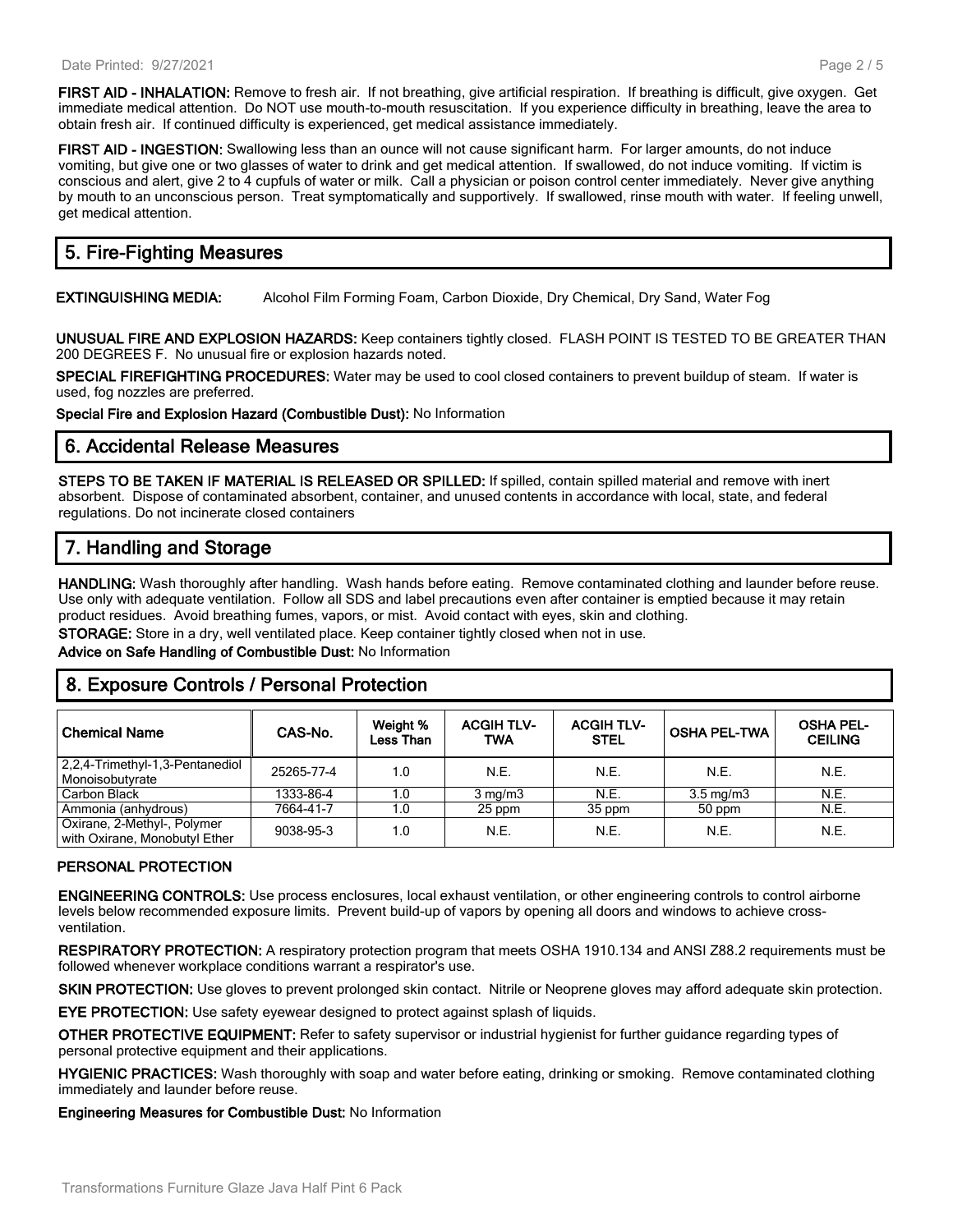# **9. Physical and Chemical Properties**

| Appearance:                 | Liguid                      | <b>Physical State:</b>            | Liguid       |
|-----------------------------|-----------------------------|-----------------------------------|--------------|
| Odor:                       | Mild                        | <b>Odor Threshold:</b>            | N.E.         |
| <b>Specific Gravity:</b>    | 1.040                       | pH:                               | N.D.         |
| Freeze Point, °C:           | N.D.                        | Viscosity:                        | N.D.         |
| <b>Solubility in Water:</b> | Miscible                    | Partition Coefficient, n-octanol/ |              |
| Decomposition Temp., °C:    | N.D.                        | water:                            | N.D.         |
| Boiling Range, °C:          | $100 - 187$                 | <b>Explosive Limits, vol%:</b>    | $2.6 - 12.6$ |
| <b>Flammability:</b>        | Does not Support Combustion | Flash Point, °C:                  | 94           |
| <b>Evaporation Rate:</b>    | Slower than Ether           | Auto-Ignition Temp., °C:          | N.D.         |
| <b>Vapor Density:</b>       | Heavier than Air            | Vapor Pressure:                   | N.D.         |

(See "Other information" Section for abbreviation legend)

# **10. Stability and Reactivity**

**Conditions to Avoid:** Avoid excess heat. Keep from freezing.

**Incompatibility:** Incompatible with strong oxidizing agents, strong acids and strong alkalies.

**Hazardous Decomposition:** When heated to decomposition, it emits acrid smoke and irritating fumes.

**Hazardous Polymerization:** Will not occur under normal conditions.

**Stability:** This product is stable under normal storage conditions.

# **11. Toxicological Information**

**EFFECTS OF OVEREXPOSURE - EYE CONTACT:** Irritating, and may injure eye tissue if not removed promptly.

**EFFECTS OF OVEREXPOSURE - SKIN CONTACT:** Low hazard for usual industrial handling or commercial handling by trained personnel.

**EFFECTS OF OVEREXPOSURE - INHALATION:** High gas, vapor, mist or dust concentrations may be harmful if inhaled. Avoid breathing fumes, spray, vapors, or mist.

**EFFECTS OF OVEREXPOSURE - INGESTION:** Substance may be harmful if swallowed.

**EFFECTS OF OVEREXPOSURE - CHRONIC HAZARDS:** Contains carbon black. Chronic inflammation, lung fibrosis, and lung tumors have been observed in some rats experimentally exposed for long periods of time to excessive concentrations of carbon black and several insoluble fine dust particles. Tumors have not been observed in other animal species (i.e., mouse and hamster) under similar circumstances and study conditions. Epidemiological studies of North American workers show no evidence of clinically significant adverse health effects due to occupational exposure to carbon black.

Carbon black is listed as a Group 2B-"Possibly carcinogenic to humans" by IARC and is proposed to be listed as A4- "not classified as a human carcinogen" by the American Conference of Governmental Industrial Hygienists. Significant exposure is not anticipated during brush application or drying. Risk of overexposure depends on duration and level of exposure to dust from repeated sanding of surfaces or spray mist and the actual concentration of carbon black in the formula.

**PRIMARY ROUTE(S) OF ENTRY:** Eye Contact, Ingestion, Inhalation, Skin Absorption, Skin Contact

#### **ACUTE TOXICITY VALUES The acute effects of this product have not been tested. Data on individual components are tabulated below:**

| CAS-No.                | <b>Chemical Name</b>                                             | Oral LD50        | Dermal LD50        | Vapor LC50               |
|------------------------|------------------------------------------------------------------|------------------|--------------------|--------------------------|
| 25265-77-4             | 2,2,4-Trimethyl-1,3-Pentanediol<br>Monoisobutyrate               | 3200 mg/kg Rat   | >15200 mg/kg Rat   | >3.55 mg/L Rat           |
| 1333-86-4              | Carbon Black                                                     | >15400 mg/kg Rat | N.E.               | N.E.                     |
| 7664-41-7<br>9038-95-3 | Ammonia (anhydrous)<br>Oxirane, 2-Methyl-, Polymer with Oxirane, | 350 mg/kg Rat    | N.E.               | 9.9 mg/L, 13770 mg/L Rat |
|                        | Monobutyl Ether                                                  | 5000 mg/kg Rat   | 14934 mg/kg Rabbit | .1 mg/L Rat              |

N.E. - Not Established

# **12. Ecological Information**

**ECOLOGICAL INFORMATION:** Product is a mixture of listed components. No ecotoxicity data was found for this product.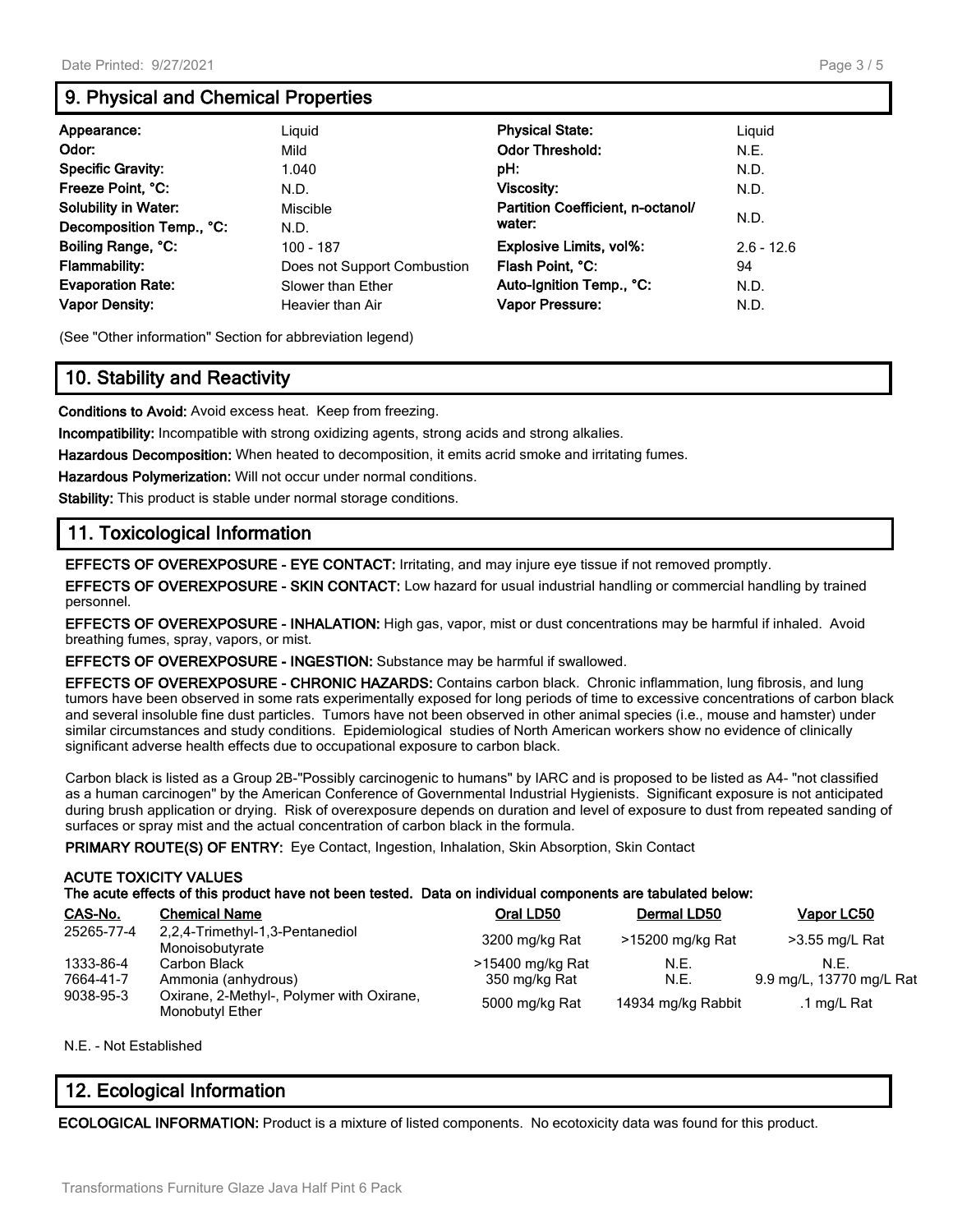# **13. Disposal Information**

**DISPOSAL INFORMATION:** Dispose of material in accordance to local, state, and federal regulations and ordinances.

#### **14. Transport Information**

| <b>UN Number:</b>            | Domestic (USDOT) | International (IMDG) | Air (IATA)    | <b>TDG (Canada)</b> |
|------------------------------|------------------|----------------------|---------------|---------------------|
|                              | N.A.             | N.A.                 | N.A.          | N.A.                |
| <b>Proper Shipping Name:</b> | Not Regulated    | Not Regulated        | Not Regulated | Not Regulated       |
| <b>Hazard Class:</b>         | N.A.             | N.A.                 | N.A.          | N.A.                |
| <b>Packing Group:</b>        | N.A.             | N.A.                 | N.A.          | N.A.                |
| <b>Limited Quantity:</b>     | No.              | No.                  | No.           | No.                 |

# **15. Regulatory Information**

#### **U.S. Federal Regulations:**

#### **CERCLA - SARA Hazard Category**

This product has been reviewed according to the EPA 'Hazard Categories' promulgated under Sections 311 and 312 of the Superfund Amendment and Reauthorization Act of 1986 (SARA Title III) and is considered, under applicable definitions, to meet the following categories:

#### None Known

#### **SARA Section 313**

This product contains the following substances subject to the reporting requirements of Section 313 of Title III of the Superfund Amendment and Reauthorization Act of 1986 and 40 CFR part 372:

#### **Chemical Name CAS-No.**

Ammonia (anhydrous) 7664-41-7

#### **Toxic Substances Control Act**

This product contains the following chemical substances subject to the reporting requirements of TSCA 12(b) if exported from the United States:

No TSCA 12(b) components exist in this product.

### **U.S. State Regulations:**

#### **California Proposition 65**

WARNING: **WARNING:** Cancer and Reproductive Harm - www.P65Warnings.ca.gov.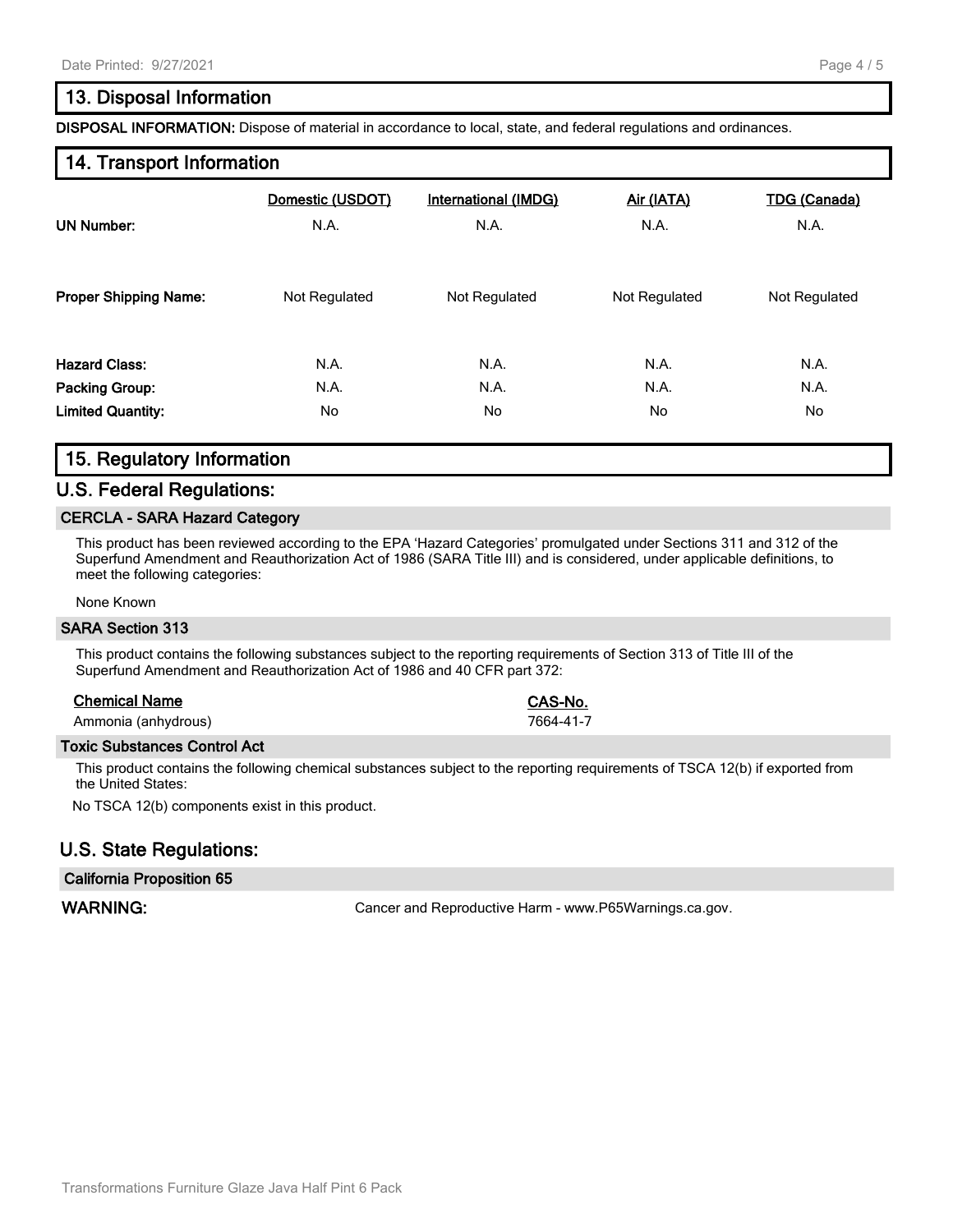# **16. Other Information HMIS RATINGS Health:** 2\* **Flammability:** 1 **Physical Hazard:** 0 **Personal Protection:** X **NFPA RATINGS Health:** 2 **Flammability:** 1 **Instability:** 0

**Volatile Organic Compounds:** 839 g/L **SDS REVISION DATE:** 9/27/2021 **REASON FOR REVISION:** Substance and/or Product Properties Changed in Section(s): 03 - Composition / Information on Ingredients 08 - Exposure Controls / Personal Protection 09 - Physical & Chemical Properties 11 - Toxicological Information 15 - Regulatory Information Substance Chemical Name Changed Substance Hazard Threshold % Changed Revision Statement(s) Changed

**Legend:** N.A. - Not Applicable, N.D. - Not Determined, N.E. - Not Established

Rust-Oleum Corporation believes, to the best of its knowledge, information and belief, the information contained herein to be accurate and reliable as of the date of this safety data sheet. However, because the conditions of handling, use, and storage of these materials are beyond our control, we assume no responsibility or liability for personal injury or property damage incurred by the use of these materials. Rust-Oleum Corporation makes no warranty, expressed or implied, regarding the accuracy or reliability of the data or results obtained from their use. All materials may present unknown hazards and should be used with caution. The information and recommendations in this material safety data sheet are offered for the users' consideration and examination. It is the responsibility of the user to determine the final suitability of this information and to comply with all applicable international, federal, state, and local laws and regulations.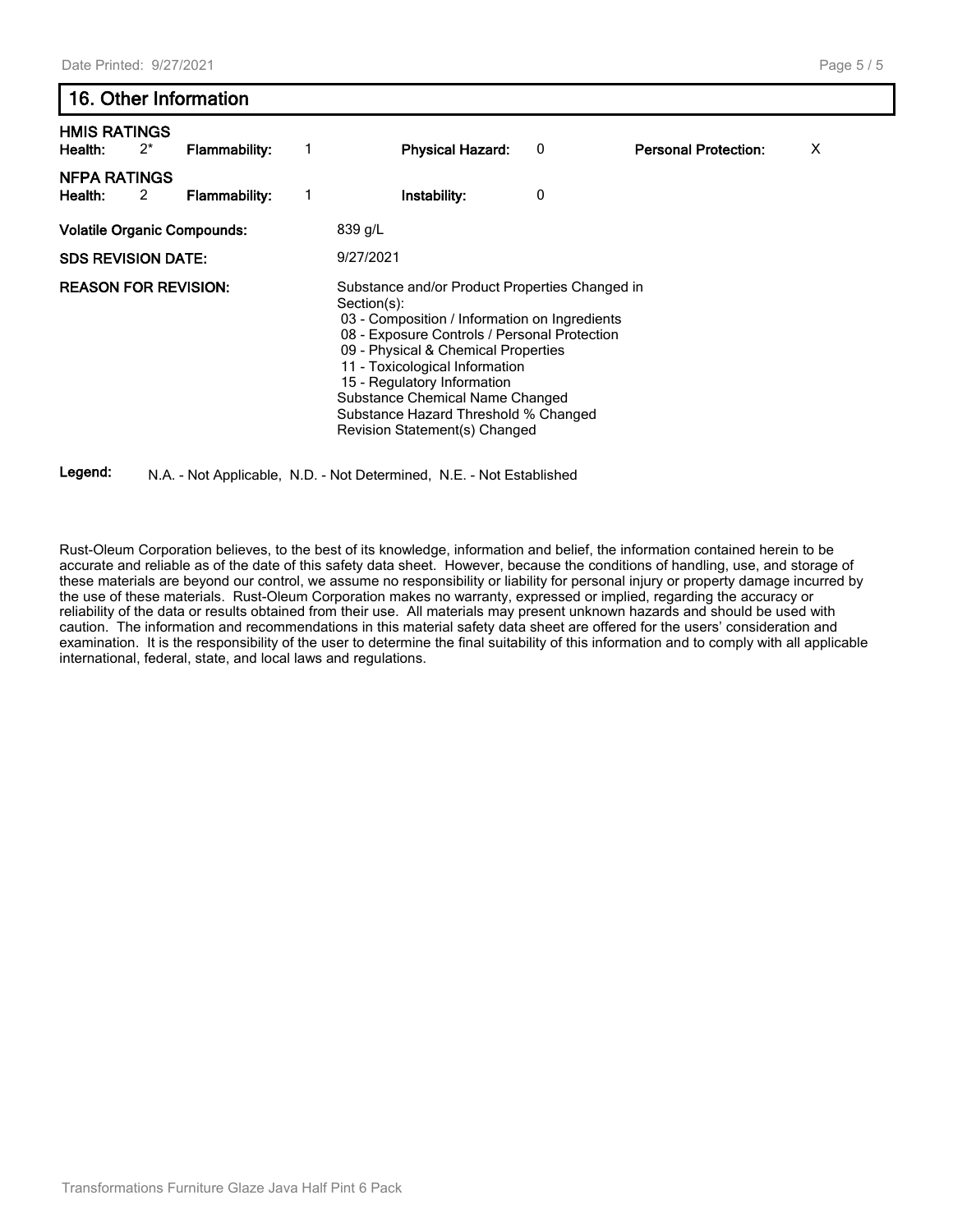г

# Safety Data Sheet



| 1. Identification           |                                                                                              |                         |                                                                                              |
|-----------------------------|----------------------------------------------------------------------------------------------|-------------------------|----------------------------------------------------------------------------------------------|
| <b>Product Name:</b>        | SEM TRANSF PT 4PK FURNITURE TOP<br><b>COAT</b>                                               | <b>Revision Date:</b>   | 9/27/2021                                                                                    |
| <b>Product Identifier:</b>  | 266226                                                                                       | <b>Supercedes Date:</b> | 12/1/2015                                                                                    |
| <b>Recommended Use:</b>     | <b>Topcoat/Furniture Transformations</b>                                                     |                         |                                                                                              |
| Supplier:                   | <b>Rust-Oleum Corporation</b><br>11 Hawthorn Parkway<br>Vernon Hills, IL 60061<br><b>USA</b> | Manufacturer:           | <b>Rust-Oleum Corporation</b><br>11 Hawthorn Parkway<br>Vernon Hills, IL 60061<br><b>USA</b> |
| Preparer:                   | <b>Regulatory Department</b>                                                                 |                         |                                                                                              |
| <b>Emergency Telephone:</b> | 24 Hour Hotline: 847-367-7700                                                                |                         |                                                                                              |

# **2. Hazards Identification**

#### **Classification**

#### **Symbol(s) of Product**

No symbol is required per 2012 OSHA Hazard Communication Standard 29 CFR 1910.1200.

#### **Signal Word**

No Signal Word has been assigned.

#### **Possible Hazards**

8% of the mixture consists of ingredient(s) of unknown acute toxicity.

# **3. Composition / Information on Ingredients**

#### **HAZARDOUS SUBSTANCES**

| <b>Chemical Name</b>                | CAS-No.    | <b>Wt.%</b><br>Range | <b>GHS Symbols</b>          | <b>GHS Statements</b>    |
|-------------------------------------|------------|----------------------|-----------------------------|--------------------------|
| Dipropylene Glycol Monomethyl Ether | 34590-94-8 | $2.5 - 10$           | Not Available               | Not Available            |
| Dipropylene Glycol Monobutyl Ether  | 29911-28-2 | $2.5 - 10$           | Not Available               | Not Available            |
| Dimethylethanolamine                | 108-01-0   | $0.1 - 1.0$          | GHS02-GHS05-<br>GHS06-GHS07 | H226-302-312-314-331-335 |
| Triethylamine                       | 121-44-8   | $0.1 - 1.0$          | GHS02-GHS05-<br>GHS06-GHS07 | H225-302-311-314-332-335 |

| 4. First-Aid Measures |  |
|-----------------------|--|
|-----------------------|--|

**FIRST AID - EYE CONTACT:** Immediately flush eyes with plenty of water for at least 15 minutes holding eyelids open. Get medical attention. Do NOT allow rubbing of eyes or keeping eyes closed. Remove contact lenses, if present and easy to do. Continue rinsing.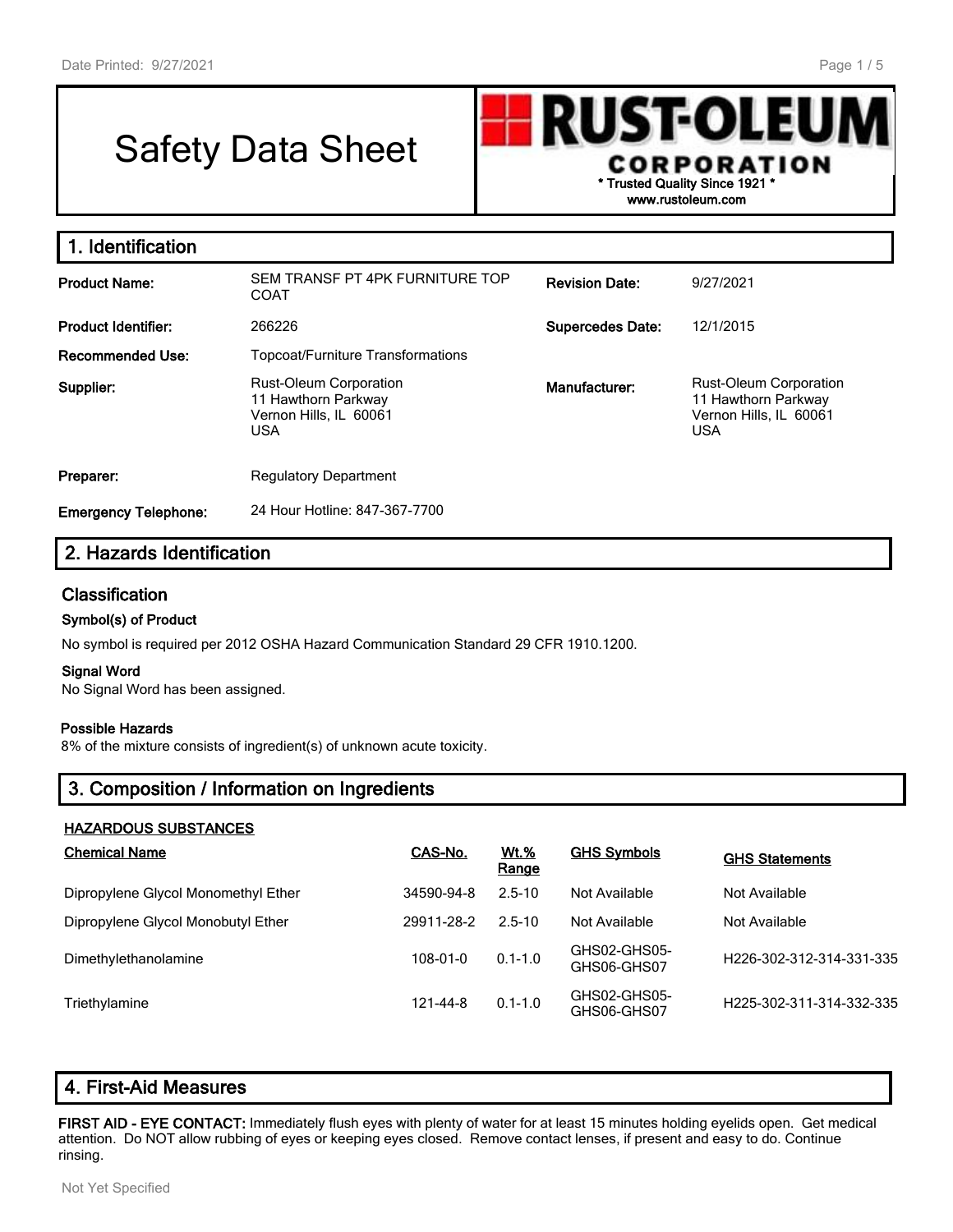**FIRST AID - INHALATION:** Remove to fresh air. If not breathing, give artificial respiration. If breathing is difficult, give oxygen. Get immediate medical attention. Do NOT use mouth-to-mouth resuscitation. If you experience difficulty in breathing, leave the area to obtain fresh air. If continued difficulty is experienced, get medical assistance immediately.

**FIRST AID - INGESTION:** Swallowing less than an ounce will not cause significant harm. For larger amounts, do not induce vomiting, but give one or two glasses of water to drink and get medical attention. If swallowed, do not induce vomiting. If victim is conscious and alert, give 2 to 4 cupfuls of water or milk. Call a physician or poison control center immediately. Never give anything by mouth to an unconscious person. Treat symptomatically and supportively. If swallowed, rinse mouth with water. If feeling unwell, get medical attention.

# **5. Fire-Fighting Measures**

**EXTINGUISHING MEDIA:** Alcohol Film Forming Foam, Carbon Dioxide, Dry Chemical, Dry Sand, Water Fog

**UNUSUAL FIRE AND EXPLOSION HAZARDS:** Keep containers tightly closed. FLASH POINT IS TESTED TO BE GREATER THAN 200 DEGREES F. No unusual fire or explosion hazards noted.

**SPECIAL FIREFIGHTING PROCEDURES:** Water may be used to cool closed containers to prevent buildup of steam. If water is used, fog nozzles are preferred.

**Special Fire and Explosion Hazard (Combustible Dust):** No Information

# **6. Accidental Release Measures**

**STEPS TO BE TAKEN IF MATERIAL IS RELEASED OR SPILLED:** Dispose of according to local, state (provincial) and federal regulations. Do not incinerate closed containers. If spilled, contain spilled material and remove with inert absorbent. Dispose of contaminated absorbent, container, and unused contents in accordance with local, state, and federal regulations. Do not incinerate closed containers

# **7. Handling and Storage**

**HANDLING:** Wash thoroughly after handling. Wash hands before eating. Remove contaminated clothing and launder before reuse. Use only with adequate ventilation. Follow all SDS and label precautions even after container is emptied because it may retain product residues. Avoid breathing fumes, vapors, or mist. Avoid contact with eyes, skin and clothing. Avoid contact with eyes. **STORAGE:** Keep from freezing. Keep container closed when not in use. Store in a dry, well ventilated place. Keep container tightly closed when not in use.

**Advice on Safe Handling of Combustible Dust:** No Information

| 8. Exposure Controls / Personal Protection |            |                              |                          |                                  |                     |                                    |
|--------------------------------------------|------------|------------------------------|--------------------------|----------------------------------|---------------------|------------------------------------|
| <b>Chemical Name</b>                       | CAS-No.    | Weight %<br><b>Less Than</b> | <b>ACGIH TLV-</b><br>TWA | <b>ACGIH TLV-</b><br><b>STEL</b> | <b>OSHA PEL-TWA</b> | <b>OSHA PEL-</b><br><b>CEILING</b> |
| Dipropylene Glycol Monomethyl<br>Ether     | 34590-94-8 | 10.0                         | $100$ ppm                | 150 ppm                          | $100$ ppm           | N.E.                               |
| Dipropylene Glycol Monobutyl<br>Ether      | 29911-28-2 | 5.0                          | N.E.                     | N.E.                             | N.E.                | N.E.                               |
| Dimethylethanolamine                       | 108-01-0   | 1.0                          | N.E.                     | N.E.                             | N.E.                | N.E.                               |
| Triethvlamine                              | 121-44-8   | 1.0                          | $0.5$ ppm                | ppm                              | 25 ppm              | N.E.                               |

#### **PERSONAL PROTECTION**

**ENGINEERING CONTROLS:** Use process enclosures, local exhaust ventilation, or other engineering controls to control airborne levels below recommended exposure limits. Prevent build-up of vapors by opening all doors and windows to achieve crossventilation.

**RESPIRATORY PROTECTION:** A respiratory protection program that meets OSHA 1910.134 and ANSI Z88.2 requirements must be followed whenever workplace conditions warrant a respirator's use.

**SKIN PROTECTION:** Use gloves to prevent prolonged skin contact. Nitrile or Neoprene gloves may afford adequate skin protection.

**EYE PROTECTION:** Use safety eyewear designed to protect against splash of liquids.

**OTHER PROTECTIVE EQUIPMENT:** Refer to safety supervisor or industrial hygienist for further guidance regarding types of personal protective equipment and their applications. Refer to safety supervisor or industrial hygienist for further information regarding personal protective equipment and its application.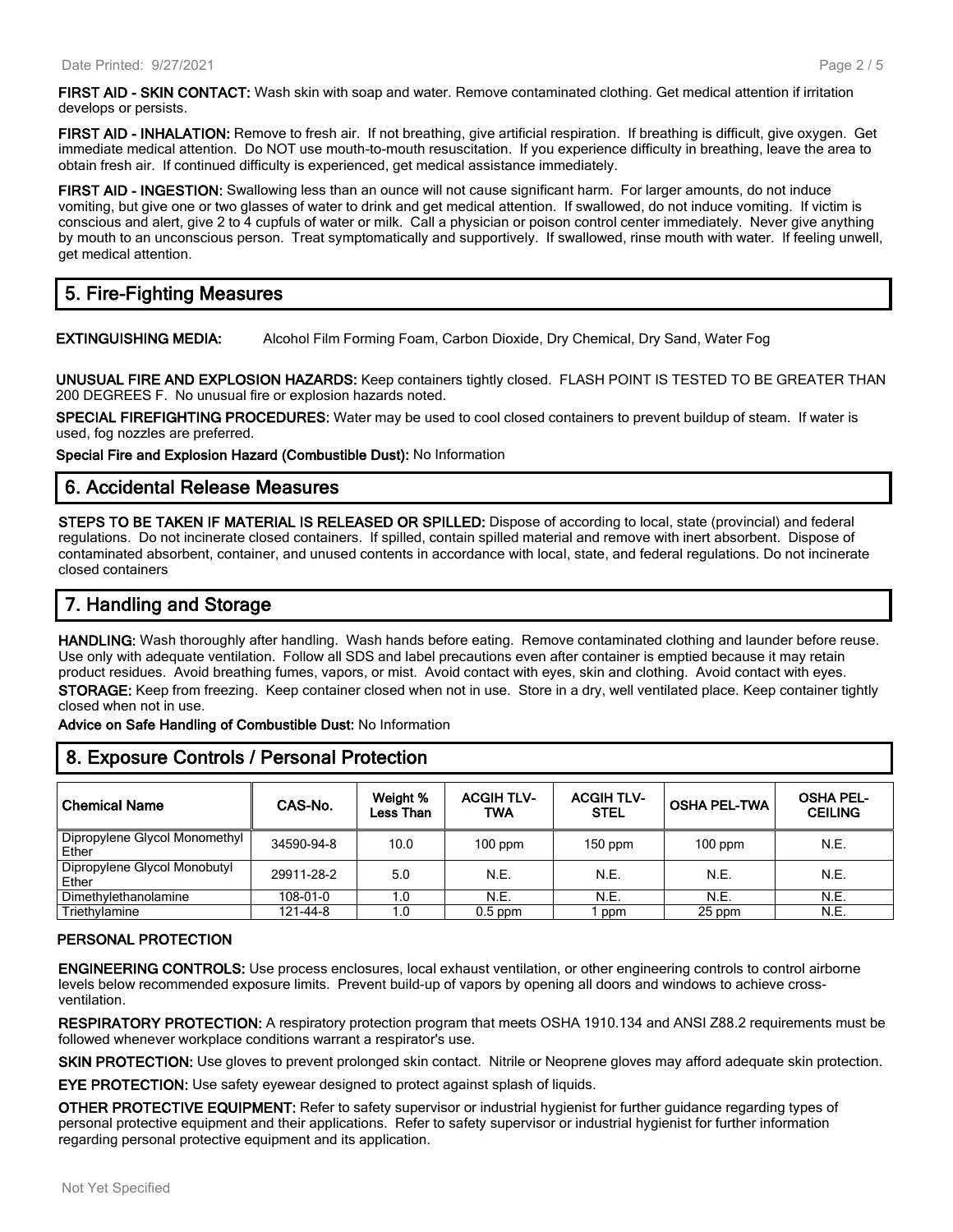**HYGIENIC PRACTICES:** Wash thoroughly with soap and water before eating, drinking or smoking. Remove contaminated clothing immediately and launder before reuse.

**Engineering Measures for Combustible Dust:** No Information

# **9. Physical and Chemical Properties**

| Appearance:                 | Liguid                      | <b>Physical State:</b>            | Liguid       |
|-----------------------------|-----------------------------|-----------------------------------|--------------|
| Odor:                       | Solvent Like                | <b>Odor Threshold:</b>            | N.E.         |
| <b>Specific Gravity:</b>    | 1.023                       | pH:                               | N.A.         |
| Freeze Point, °C:           | N.D.                        | Viscosity:                        | N.D.         |
| <b>Solubility in Water:</b> | Slight                      | Partition Coefficient, n-octanol/ |              |
| Decomposition Temp., °C:    | N.D.                        | water:                            | N.D.         |
| Boiling Range, °C:          | 100 - 537                   | Explosive Limits, vol%:           | $1.7 - 12.6$ |
| <b>Flammability:</b>        | Does not Support Combustion | Flash Point, °C:                  | 94           |
| <b>Evaporation Rate:</b>    | Slower than Ether           | Auto-Ignition Temp., °C:          | N.D.         |
| <b>Vapor Density:</b>       | Heavier than Air            | <b>Vapor Pressure:</b>            | N.D.         |
|                             |                             |                                   |              |

(See "Other information" Section for abbreviation legend)

# **10. Stability and Reactivity**

**Conditions to Avoid:** Avoid contact with strong acid and strong bases. Avoid excess heat. Keep from freezing.

**Incompatibility:** Incompatible with strong oxidizing agents, strong acids and strong alkalies.

**Hazardous Decomposition:** By open flame, carbon monoxide and carbon dioxide. When heated to decomposition, it emits acrid smoke and irritating fumes.

**Hazardous Polymerization:** Will not occur under normal conditions.

**Stability:** This product is stable under normal storage conditions.

# **11. Toxicological Information**

**EFFECTS OF OVEREXPOSURE - EYE CONTACT:** Causes eye irritation. Irritating, and may injure eye tissue if not removed promptly.

**EFFECTS OF OVEREXPOSURE - SKIN CONTACT:** Substance may cause slight skin irritation. Low hazard for usual industrial handling or commercial handling by trained personnel.

**EFFECTS OF OVEREXPOSURE - INHALATION:** High gas, vapor, mist or dust concentrations may be harmful if inhaled. Avoid breathing fumes, spray, vapors, or mist. Low hazard for usual industrial handling or commercial handling by trained personnel.

**EFFECTS OF OVEREXPOSURE - INGESTION:** Substance may be harmful if swallowed.

**EFFECTS OF OVEREXPOSURE - CHRONIC HAZARDS:** No Information

**PRIMARY ROUTE(S) OF ENTRY:** Eye Contact, Ingestion, Inhalation, Skin Absorption, Skin Contact

#### **ACUTE TOXICITY VALUES**

**The acute effects of this product have not been tested. Data on individual components are tabulated below:**

| CAS-No.        | <b>Chemical Name</b>                | Oral LD50      | Dermal LD50       | Vapor LC50    |
|----------------|-------------------------------------|----------------|-------------------|---------------|
| 34590-94-8     | Dipropylene Glycol Monomethyl Ether | 5350 mg/kg Rat | 9500 mg/kg Rabbit | $>20$ mg/L    |
| 29911-28-2     | Dipropylene Glycol Monobutyl Ether  | N.E            | N.E.              |               |
| $108 - 01 - 0$ | Dimethylethanolamine                | 1803 mg/kg Rat | 1220 mg/kg Rabbit | N.E.          |
| 121-44-8       | Triethylamine                       | 460 mg/kg Rat  | 415 mg/kg Rabbit  | 14.5 mg/L Rat |

N.E. - Not Established

### **12. Ecological Information**

**ECOLOGICAL INFORMATION:** Product is a mixture of listed components. No ecotoxicity data was found for this product.

# **13. Disposal Information**

**DISPOSAL INFORMATION:** Dispose of material in accordance to local, state, and federal regulations and ordinances.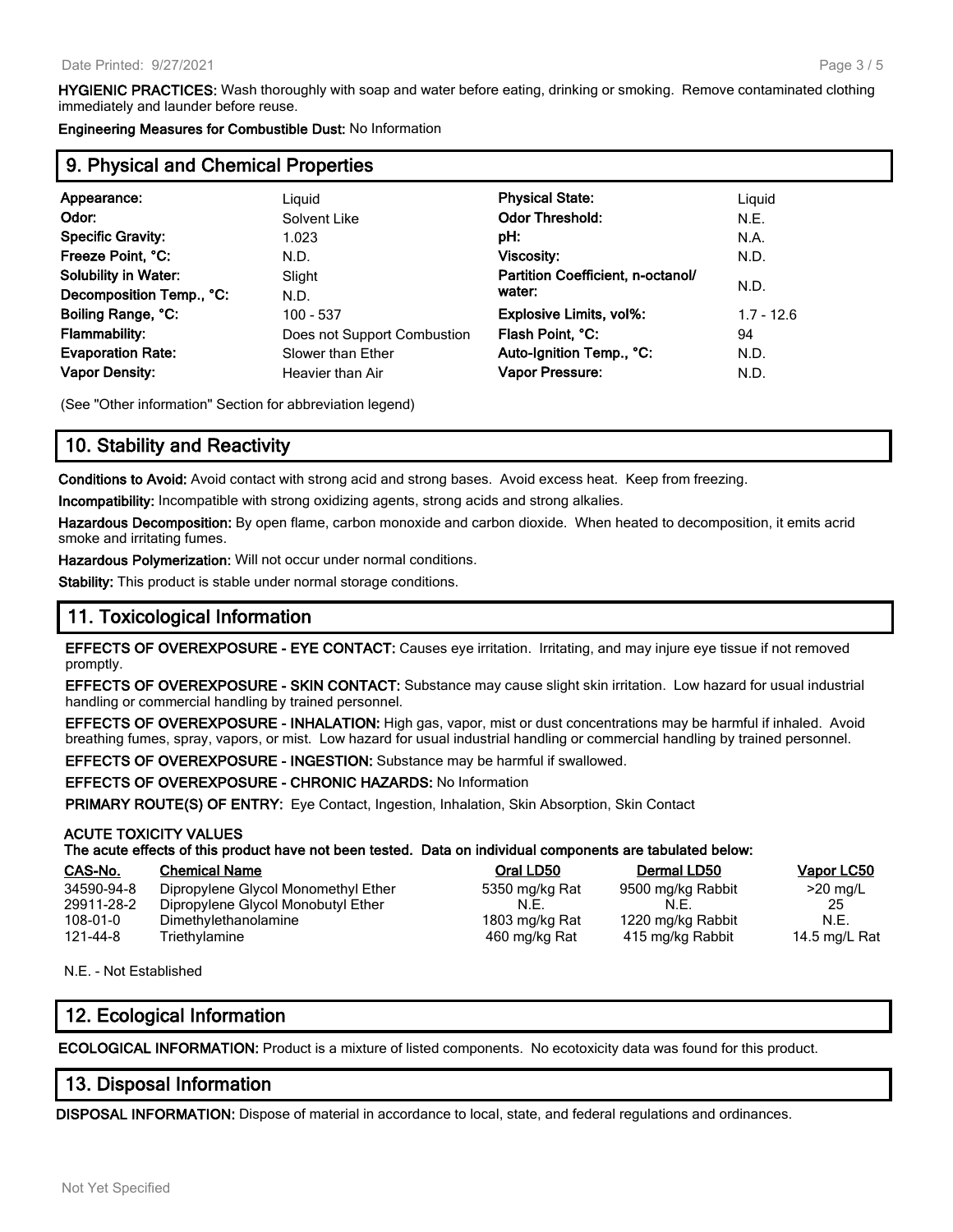# **14. Transport Information**

| <b>UN Number:</b>            | Domestic (USDOT)<br>N.A. | <b>International (IMDG)</b><br>N.A. | Air (IATA)<br>N.A. | <b>TDG</b> (Canada)<br>N.A. |
|------------------------------|--------------------------|-------------------------------------|--------------------|-----------------------------|
| <b>Proper Shipping Name:</b> | Not Regulated            | Not Regulated                       | Not Regulated      | Not Regulated               |
| <b>Hazard Class:</b>         | N.A.                     | N.A.                                | N.A.               | N.A.                        |
| Packing Group:               | N.A.                     | N.A.                                | N.A.               | N.A.                        |
| <b>Limited Quantity:</b>     | No.                      | No.                                 | No.                | No.                         |

#### **15. Regulatory Information**

#### **U.S. Federal Regulations:**

#### **CERCLA - SARA Hazard Category**

This product has been reviewed according to the EPA 'Hazard Categories' promulgated under Sections 311 and 312 of the Superfund Amendment and Reauthorization Act of 1986 (SARA Title III) and is considered, under applicable definitions, to meet the following categories:

None Known

#### **SARA Section 313**

This product contains the following substances subject to the reporting requirements of Section 313 of Title III of the Superfund Amendment and Reauthorization Act of 1986 and 40 CFR part 372:

#### **Chemical Name CAS-No.**

Dipropylene Glycol Monomethyl Ether 34590-94-8 Triethylamine 121-44-8

#### **Toxic Substances Control Act**

This product contains the following chemical substances subject to the reporting requirements of TSCA 12(b) if exported from the United States:

No TSCA 12(b) components exist in this product.

### **U.S. State Regulations:**

#### **California Proposition 65**

WARNING: **WARNING:** Reproductive Harm - www.P65Warnings.ca.gov.